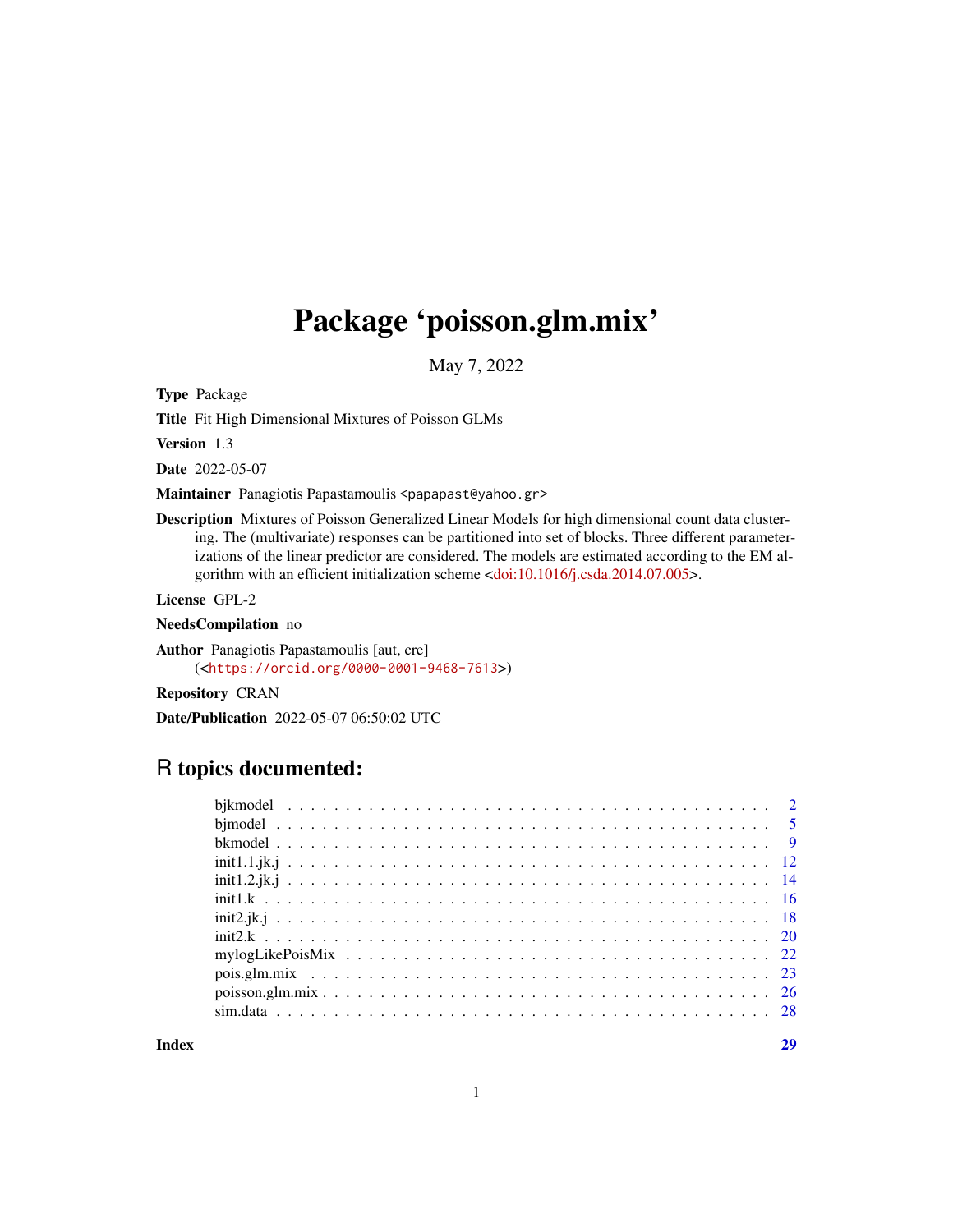### <span id="page-1-1"></span><span id="page-1-0"></span>Description

This function applies EM algorithm for estimating a  $K$ -component mixture of Poisson GLM's, using parameterization  $m = 1$ , that is the  $\beta_{jk}$  model. Initialization can be done using two different intialization schemes. The first one is a two-step small EM procedure. The second one is a random splitting small EM procedure based on results of a mixture with less components. Output of the function is the updates of the parameters at each iteration of the EM algorithm, the estimate of  $\gamma$ , the estimated clusters and conditional probabilities of the observations, as well as the values of the BIC, ICL and loglikelihood of the model.

### Usage

```
bjkmodel(reference, response, L, m, K, nr, maxnr, m1, m2, t1, t2,
        msplit, tsplit, prev.z, prev.clust, start.type,
         prev.alpha, prev.beta)
```

| reference      | a numeric array of dimension $n \times V$ containing the V covariates for each of the<br>$n$ observations.                                           |
|----------------|------------------------------------------------------------------------------------------------------------------------------------------------------|
| response       | a numeric array of count data with dimension $n \times d$ containing the d response<br>variables for each of the $n$ observations.                   |
| L              | numeric vector of positive integers containing the partition of the $d$ response<br>variables into $J \le d$ blocks, with $\sum_{i=1}^{J} L_j = d$ . |
| m              | positive integer denoting the maximum number of EM iterations.                                                                                       |
| K              | positive integer denoting the number of mixture components.                                                                                          |
| nr             | negative number denoting the tolerance for the convergence of the Newton Raph-<br>son iterations.                                                    |
| maxnr          | positive integer denoting the maximum number of Newton Raphson iterations.                                                                           |
| m1             | positive integer denoting the number of iterations for each call of the 1st small<br>EM iterations used by Initialization 1 (init1.1.jk.j).          |
| m <sub>2</sub> | positive integer denoting the number of iterations for each call of the 2nd small<br>EM iterations used by Initialization 1 (init1.2.jk.j).          |
| t1             | positive integer denoting the number of different runs of the 1st small EM used<br>by Initialization 1 (init1.1.jk.j).                               |
| t2             | positive integer denoting the number of different runs of the 2nd small EM used<br>by Initialization 1 (init1.2.jk.j).                               |
| msplit         | positive integer denoting the number of different runs for each call of the split-<br>ting small EM used by Initialization 2 (init2.jk.j).           |
| tsplit         | positive integer denoting the number of different runs for each call of the split-<br>ting small EM used by Initialization 2 (init2.jk.j).           |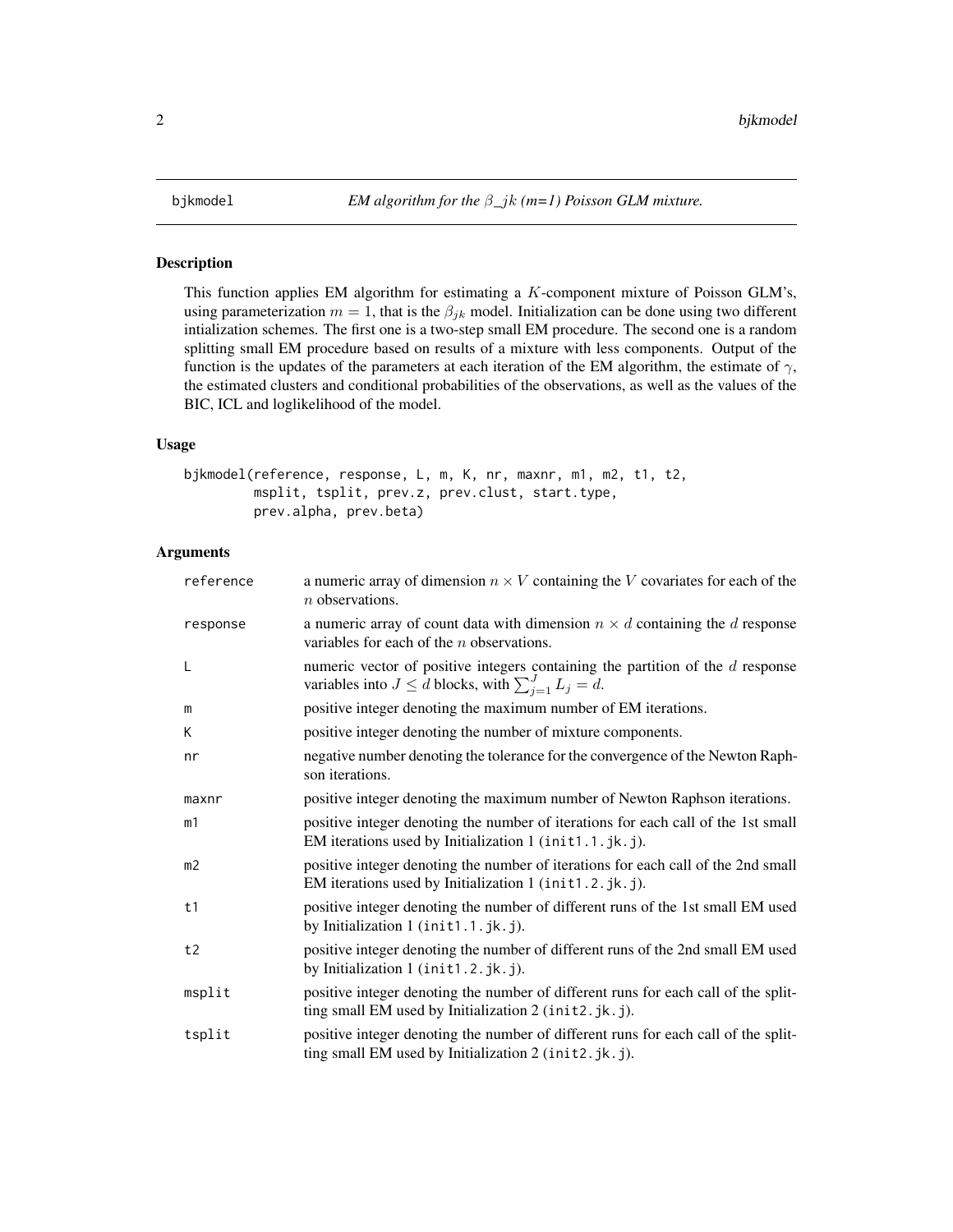### <span id="page-2-0"></span>bjkmodel 33 states and 33 states and 33 states and 33 states and 33 states and 33 states and 33 states and 33 states and 33 states and 33 states and 33 states and 33 states and 33 states and 33 states and 33 states and 33

| prev.z       | numeric array of dimension $n \times (K-1)$ containing the estimates of the posterior<br>probabilities according to the previous run of EM. This is used when Initializa-<br>tion 2 is adopted.                                                                                                                  |
|--------------|------------------------------------------------------------------------------------------------------------------------------------------------------------------------------------------------------------------------------------------------------------------------------------------------------------------|
| prev.clust   | numeric vector of length $n$ containing the estimated clusters according to the<br>MAP rule obtained by the previous run of EM. This is used when Initialization<br>2 is adopted.                                                                                                                                |
| start.type   | binary variable $(1 \text{ or } 2)$ indicating the type of initialization $(1 \text{ for initialization } 1)$<br>and 2 for initialization 2).                                                                                                                                                                    |
| prev.alpha   | numeric array of dimension $J \times (K - 1)$ containing the matrix of the ML esti-<br>mates of the regression constants $\alpha_{jk}$ , $j = 1, , J$ , $k = 1, , K - 1$ , based<br>on the previous run of EM algorithm. This is used in case of Initialization 2.                                               |
| prev.beta    | numeric array of dimension $J \times (K - 1) \times T$ containing the matrix of the ML<br>estimates of the regression coefficients $\beta_{jk\tau}, j = 1, \ldots, J, k = 1, \ldots, K - 1$ ,<br>$\tau = 1, \ldots, T$ , based on the previous run of EM algorithm. This is used in case<br>of Initialization 2. |
| <b>Value</b> |                                                                                                                                                                                                                                                                                                                  |
| alpha        | numeric array of dimension $t_{EM} \times J \times K$ , containing the updates of regres-<br>sion constants $\alpha_{jk}^t$ , $j = 1, , J$ , $k = 1, , K$ , for each iteration $t =$<br>$1, 2, \ldots, t_{EM}$ of the EM algorithm.                                                                              |
| beta         | numeric array of dimension $t_{EM} \times J \times K \times T$ containing the updates of re-<br>gression coefficients $\beta^t_{ik\tau}$ , $j = 1, \ldots, J$ , $k = 1, \ldots, K$ , $\tau = 1, \ldots, T$ , for each<br>iteration $t = 1, 2, \dots, t_{EM}$ of the EM algorithm.                                |
| gamma        | numeric array of dimension $J \times \max(L)$ containing the MLE of $\gamma_{j\ell}, j =$<br>$1, \ldots, J, \ell = 1, \ldots, L_i.$                                                                                                                                                                              |
| psim         | numeric array of dimension $t_{EM} \times K$ containing the updates of mixture weights<br>$\pi_k^t$ , $k = 1, \ldots, K$ , for each iteration $t = 1, 2, \ldots, t_{EM}$ of the EM algorithm.                                                                                                                    |
| clust        | numeric vector of length $n$ containing the estimated cluster for each observation<br>according to the MAP rule.                                                                                                                                                                                                 |
| z            | numeric array of dimension $n \times K$ containing the estimated conditional proba-<br>bilities $\tau_{ik}$ , $i = 1, \ldots, n$ , $k =, \ldots, K$ , according to the last iteration of the EM<br>algorithm.                                                                                                    |
| bic          | numeric, the value of the BIC.                                                                                                                                                                                                                                                                                   |
| icl          | numeric, the value of the ICL.                                                                                                                                                                                                                                                                                   |
| 11           | numeric, the value of the loglikelihood, computed according to the mylogLikePoisMix<br>function.                                                                                                                                                                                                                 |

### Author(s)

Panagiotis Papastamoulis

### See Also

[init1.1.jk.j](#page-11-1), [init1.2.jk.j](#page-13-1), [init2.jk.j](#page-17-1)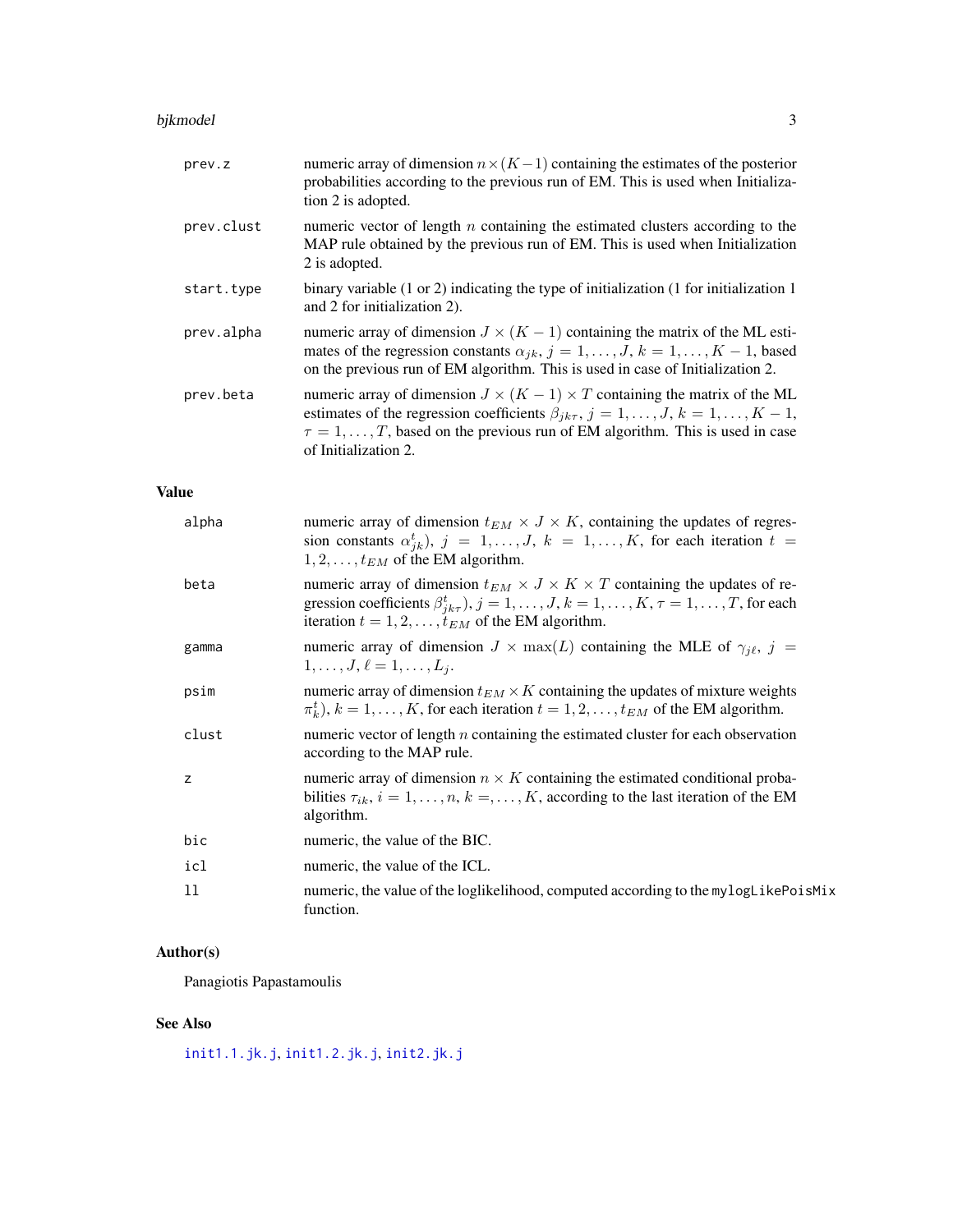### Examples

```
#1. Example with Initialization 1 #
############################################################
## load a simulated dataset according to the b_jk model
## number of observations: 500
## design: L=(3,2,1)
data("simulated_data_15_components_bjk")
x \leq -\sin \cdot \frac{\pi}{2}x \leftarrow \text{array}(x, \text{dim=c}(\text{length}(x), 1))y \le -\sin \cdot \frac{\pi}{2}## use Initialization 1 with 2 components
## the number of different 1st small runs equals t1=3,
## each one consisting of m1 = 5 iterations
## the number of different 2nd small runs equals t2=3,
## each one consisting of m2 = 5 iterations
## the maximum number of EM iterations is set to m = 1000.
nc < -2run <- bjkmodel(reference=x, response=y, L=c(3,2,1), m=1000, K=nc, nr=-10*log(10),
                maxnr=10, m1=5, m2=5, t1=3, t2=3, msplit, tsplit, prev.z,
                prev.clust, start.type=1, prev.alpha, prev.beta)
## retrieve the iteration that the small em converged:
tem <- length(run$psim)/nc
## print the estimate of regression constants alpha.
run$alpha[tem,,]
## print the estimate of regression coefficients beta.
beta <- run$beta[tem,,,]
## print the estimate of gamma.
run$gamma
## print the estimate of mixture weights.
run$psim[tem,]
## frequency table of the resulting clustering of the
## 500 observations among the 2 components.
table(run$clust)
## print the value of the ICL criterion
run$icl
## print the value of the BIC
run$bic
## print the value of the loglikelihood
run$ll
############################################################
#2. Example with Initialization 2 #
############################################################
                          #~~~~~~~~~~~~~~~~~~~~~~~~~~~~~~~~~~~~~~~~~~~~~~~~~~~~~~~~~~~~~~~~~~~~~~~~~~~
# Given the estimates of Example 1, estimate a 3-component mixture using ~
# Initialization 2. The number of different runs is set to $tsplit=2$ with \sim# each one of them using $msplit=5$ em iterations. ~
```
############################################################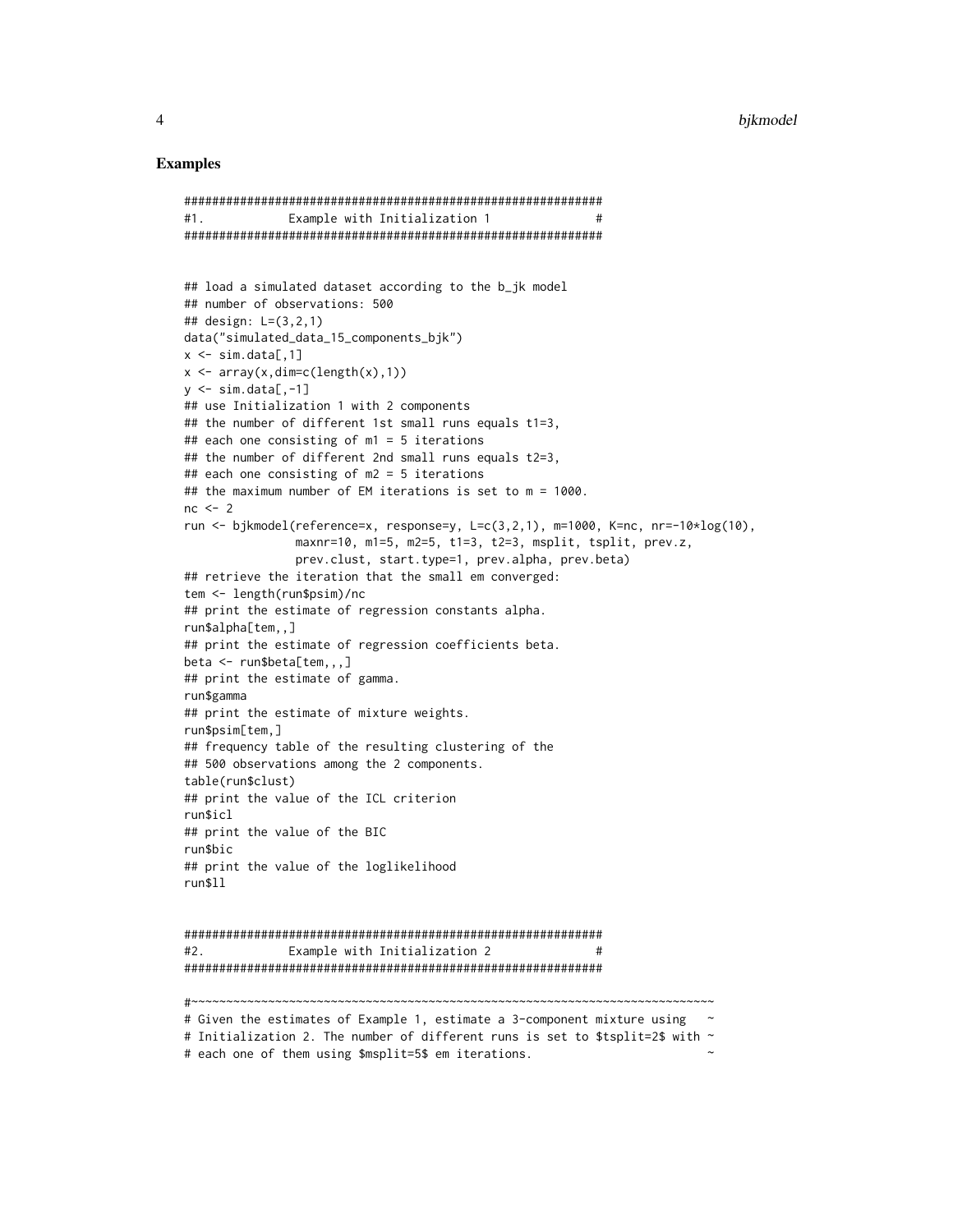#### <span id="page-4-0"></span>bjmodel 50 metal 6 metal 1999 en 1999 en 1999 en 1999 en 1999 en 1999 en 1999 en 1999 en 1999 en 1999 en 1999

```
#~~~~~~~~~~~~~~~~~~~~~~~~~~~~~~~~~~~~~~~~~~~~~~~~~~~~~~~~~~~~~~~~~~~~~~~~~~~
run.previous<-run
## number of conditions
q \le -3## number of covariates
tau <-1## number of components
nc < -3## estimated conditional probabilities for K=2
z <- run.previous$z
## number of iteration that the previous EM converged
ml <- length(run.previous$psim)/(nc - 1)
## estimates of alpha when K=2
alpha \leq array(run.previous$alpha[ml, , ], dim = c(q, nc - 1))
## estimates of beta when K=2
beta \leq array(run.previous$beta[ml, , , ], dim = c(q, nc - 1, tau))
clust <- run.previous$clust ##(estimated clusters when K=2)
run <- bjkmodel(reference=x, response=y, L=c(3,2,1), m=1000, K=3, nr=-10*log(10),
                maxnr=10, m1, m2, t1, t2, msplit=5, tsplit=2, prev.z=z,
                prev.clust=clust, start.type=2, prev.alpha=alpha, prev.beta=beta)
# retrieve the iteration that EM converged
tem <- length(run$psim)/nc
# estimates of the mixture weights
run$psim[tem,]
# estimates of the regression constants alpha_{jk}, j = 1, 2, 3, k=1, \ldots, 3run$alpha[tem,,]
# estimates of the regression coefficients beta_{jk\tau}, j = 1,2,3, k=1,..,3, \tau=1
run$beta[tem,,,]
```

```
# note: useR should specify larger values for Kmax, m1, m2, t1, t2, msplit and
# tsplit for a complete analysis.
```
<span id="page-4-1"></span>bjmodel *EM algorithm for the* β*\_*j *(m=2) Poisson GLM mixture.*

### Description

This function applies EM algorithm for estimating a K-component mixture of Poisson GLM's, using parameterization  $m = 2$ , that is the  $\beta_i$  model. Initialization can be done using two different intialization schemes. The first one is a two-step small EM procedure. The second one is a random splitting small EM procedure based on results of a mixture with less components. Output of the function is the updates of the parameters at each iteration of the EM algorithm, the estimate of  $\gamma$ ,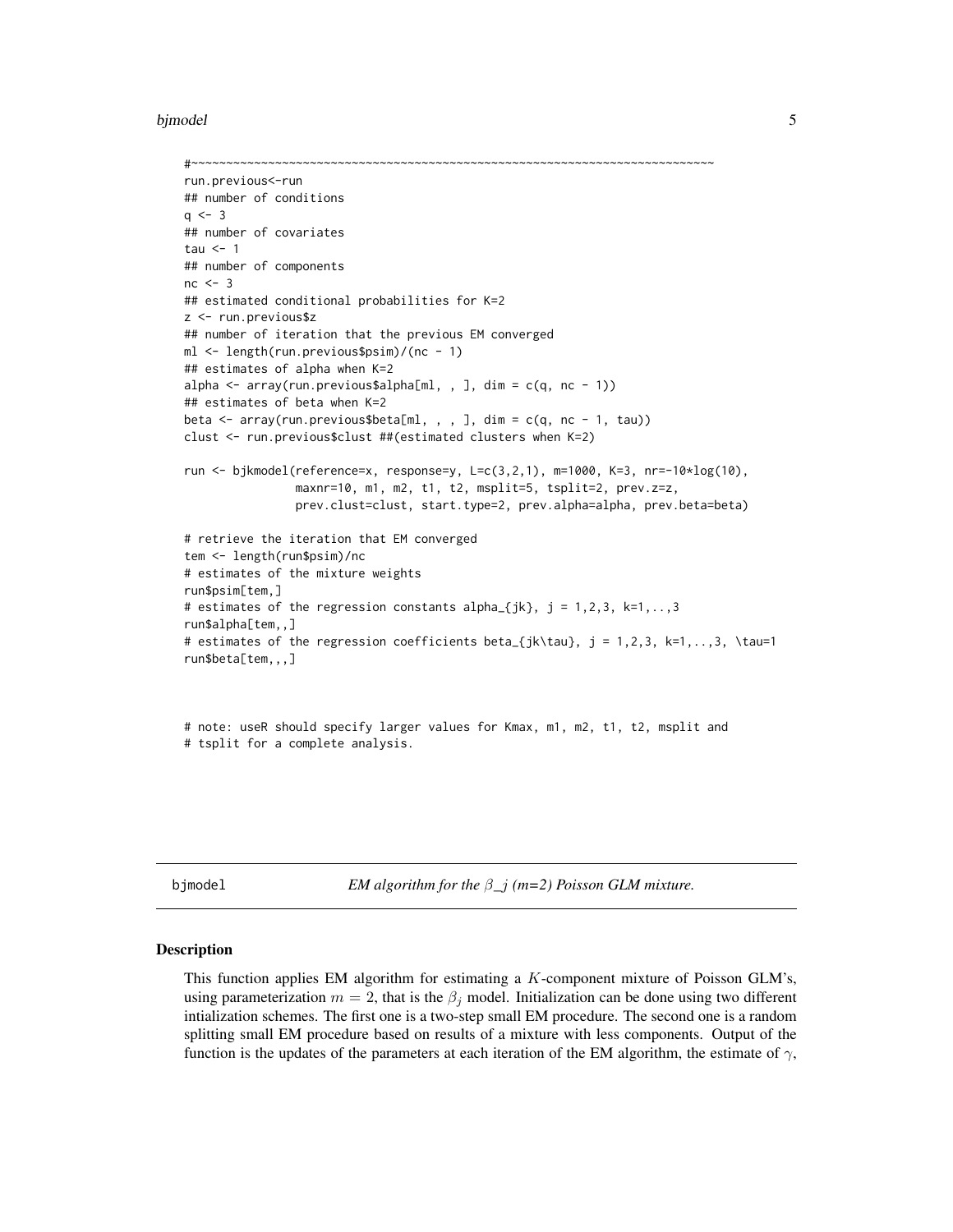the estimated clusters and conditional probabilities of the observations, as well as the values of the BIC, ICL and loglikelihood of the model.

### Usage

```
bjmodel(reference, response, L, m, K, nr, maxnr, m1, m2, t1, t2,
       msplit, tsplit, prev.z, prev.clust, start.type,
        prev.alpha, prev.beta)
```

| reference  | a numeric array of dimension $n \times V$ containing the V covariates for each of the<br>$n$ observations.                                                                                                                                                         |
|------------|--------------------------------------------------------------------------------------------------------------------------------------------------------------------------------------------------------------------------------------------------------------------|
| response   | a numeric array of count data with dimension $n \times d$ containing the d response<br>variables for each of the $n$ observations.                                                                                                                                 |
| Г          | numeric vector of positive integers containing the partition of the $d$ response<br>variables into $J \le d$ blocks, with $\sum_{j=1}^{J} L_j = d$ .                                                                                                               |
| m          | positive integer denoting the maximum number of EM iterations.                                                                                                                                                                                                     |
| K          | positive integer denoting the number of mixture components.                                                                                                                                                                                                        |
| nr         | negative number denoting the tolerance for the convergence of the Newton Raph-<br>son iterations.                                                                                                                                                                  |
| maxnr      | positive integer denoting the maximum number of Newton Raphson iterations.                                                                                                                                                                                         |
| m1         | positive integer denoting the number of iterations for each call of the 1st small<br>EM iterations used by Initialization 1 (init1.1.jk.j).                                                                                                                        |
| m2         | positive integer denoting the number of iterations for each call of the 2nd small<br>EM iterations used by Initialization 1 (init1.2.jk.j).                                                                                                                        |
| t1         | positive integer denoting the number of different runs of the 1st small EM used<br>by Initialization 1 (init1.1.jk.j).                                                                                                                                             |
| t2         | positive integer denoting the number of different runs of the 2nd small EM used<br>by Initialization 1 (init1.2.jk.j).                                                                                                                                             |
| msplit     | positive integer denoting the number of different runs for each call of the split-<br>ting small EM used by Initialization 2 (init2.jk.j).                                                                                                                         |
| tsplit     | positive integer denoting the number of different runs for each call of the split-<br>ting small EM used by Initialization 2 (init2.jk.j).                                                                                                                         |
| prev.z     | numeric array of dimension $n \times (K-1)$ containing the estimates of the posterior<br>probabilities according to the previous run of EM. This is used when Initializa-<br>tion 2 is adopted.                                                                    |
| prev.clust | numeric vector of length $n$ containing the estimated clusters according to the<br>MAP rule obtained by the previous run of EM. This is used when Initialization<br>2 is adopted.                                                                                  |
| start.type | binary variable $(1 \text{ or } 2)$ indicating the type of initialization $(1 \text{ for initialization } 1)$<br>and 2 for initialization 2).                                                                                                                      |
| prev.alpha | numeric array of dimension $J \times (K - 1)$ containing the matrix of the ML esti-<br>mates of the regression constants $\alpha_{jk}$ , $j = 1, , J$ , $k = 1, , K - 1$ , based<br>on the previous run of EM algorithm. This is used in case of Initialization 2. |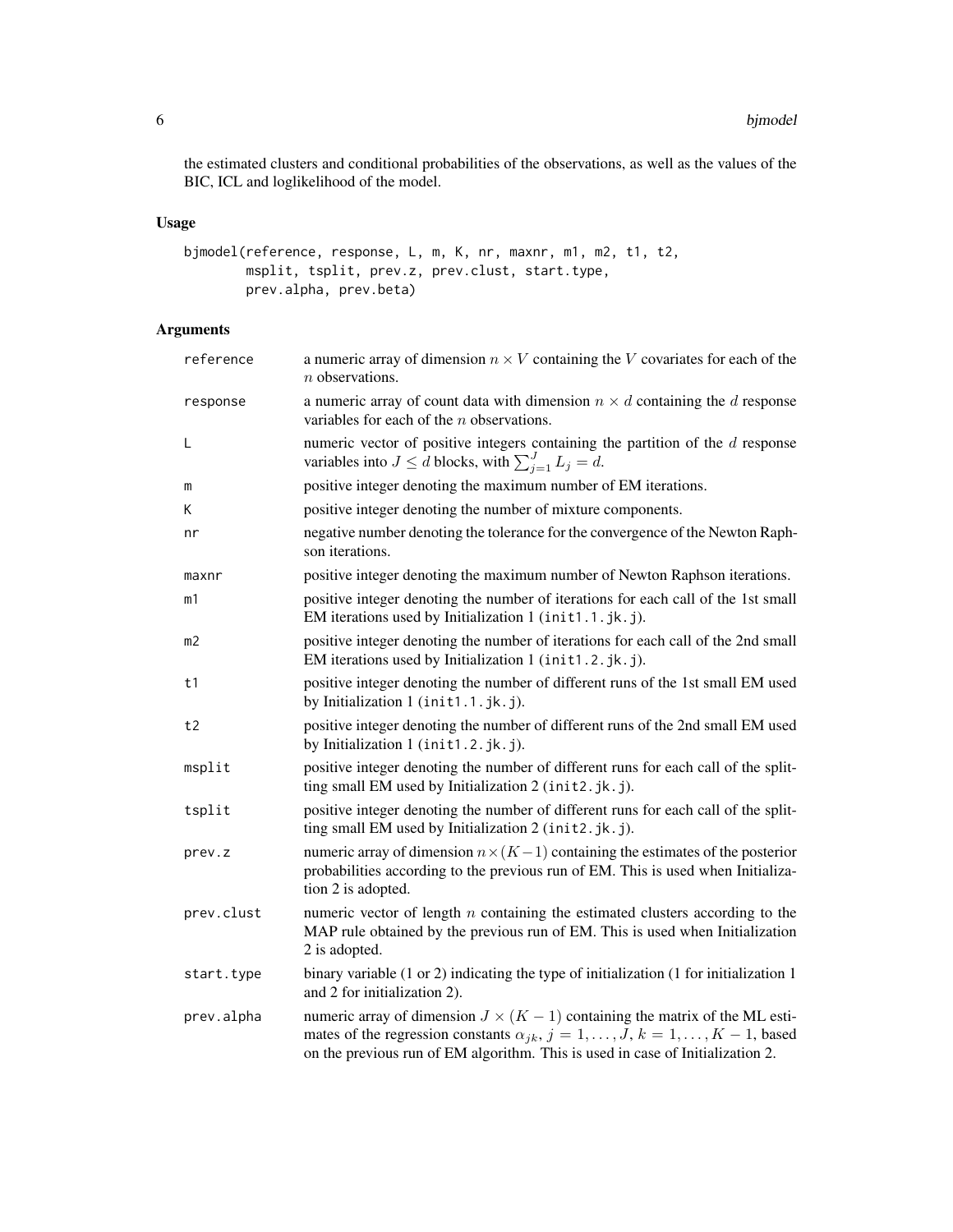### <span id="page-6-0"></span>bjmodel **7**

| prev.beta    | numeric array of dimension $J \times T$ containing the matrix of the ML estimates<br>of the regression coefficients $\beta_{j\tau}, j = 1, \dots, J, \tau = 1, \dots, T$ , based on the<br>previous run of EM algorithm. This is used in case of Initialization 2. |
|--------------|--------------------------------------------------------------------------------------------------------------------------------------------------------------------------------------------------------------------------------------------------------------------|
| <b>Value</b> |                                                                                                                                                                                                                                                                    |
| alpha        | numeric array of dimension $t_{EM} \times J \times K$ containing the updates of regression<br>constants $\alpha_{jk}^{(t)}$ , $j = 1, \ldots, J$ , $k = 1, \ldots, K$ , for each iteration $t = 1, 2, \ldots, t_{EM}$<br>of the EM algorithm.                      |
| beta         | numeric array of dimension $t_{EM} \times J \times T$ containing the updates of regression co-<br>efficients $\beta_{i\tau}^{(t)}$ , $j = 1, \ldots, J$ , $\tau = 1, \ldots, T$ , for each iteration $t = 1, 2, \ldots, t_{EM}$<br>of the EM algorithm.            |
| gamma        | numeric array of dimension $J \times \max(L)$ containing the MLE of $\gamma_{j\ell}, j =$<br>$1, \ldots, J, \ell = 1, \ldots, L_i.$                                                                                                                                |
| psim         | numeric array of dimension $t_{EM} \times K$ containing the updates of mixture weights<br>$\pi_k^{(t)}$ , $k = 1, , K$ , for each iteration $t = 1, 2, , t_{EM}$ of the EM algorithm.                                                                              |
| clust        | numeric vector of length $n$ containing the estimated cluster for each observation<br>according to the MAP rule.                                                                                                                                                   |
| z            | numeric array of length $n \times K$ containing the estimated conditional probabil-<br>ities $\tau_{ik}$ , $i = 1, \ldots, n$ , $k =, \ldots, K$ , according to the last iteration of the EM<br>algorithm.                                                         |
| bic          | numeric, the value of the BIC.                                                                                                                                                                                                                                     |
| icl          | numeric, the value of the ICL.                                                                                                                                                                                                                                     |
| 11           | numeric, the value of the loglikelihood, computed according to the mylogLikePoisMix<br>function.                                                                                                                                                                   |

### Author(s)

Panagiotis Papastamoulis

### See Also

[init1.1.jk.j](#page-11-1), [init1.2.jk.j](#page-13-1), [init2.jk.j](#page-17-1)

```
############################################################
#1. Example with Initialization 1 #
############################################################
```

```
## load a simulated dataset according to the b_jk model
## number of observations: 500
## design: L=(3,2,1)
data("simulated_data_15_components_bjk")
x \leq -\sin \cdot \frac{\pi}{4}x \leftarrow \text{array}(x, \text{dim=c}(\text{length}(x), 1))
```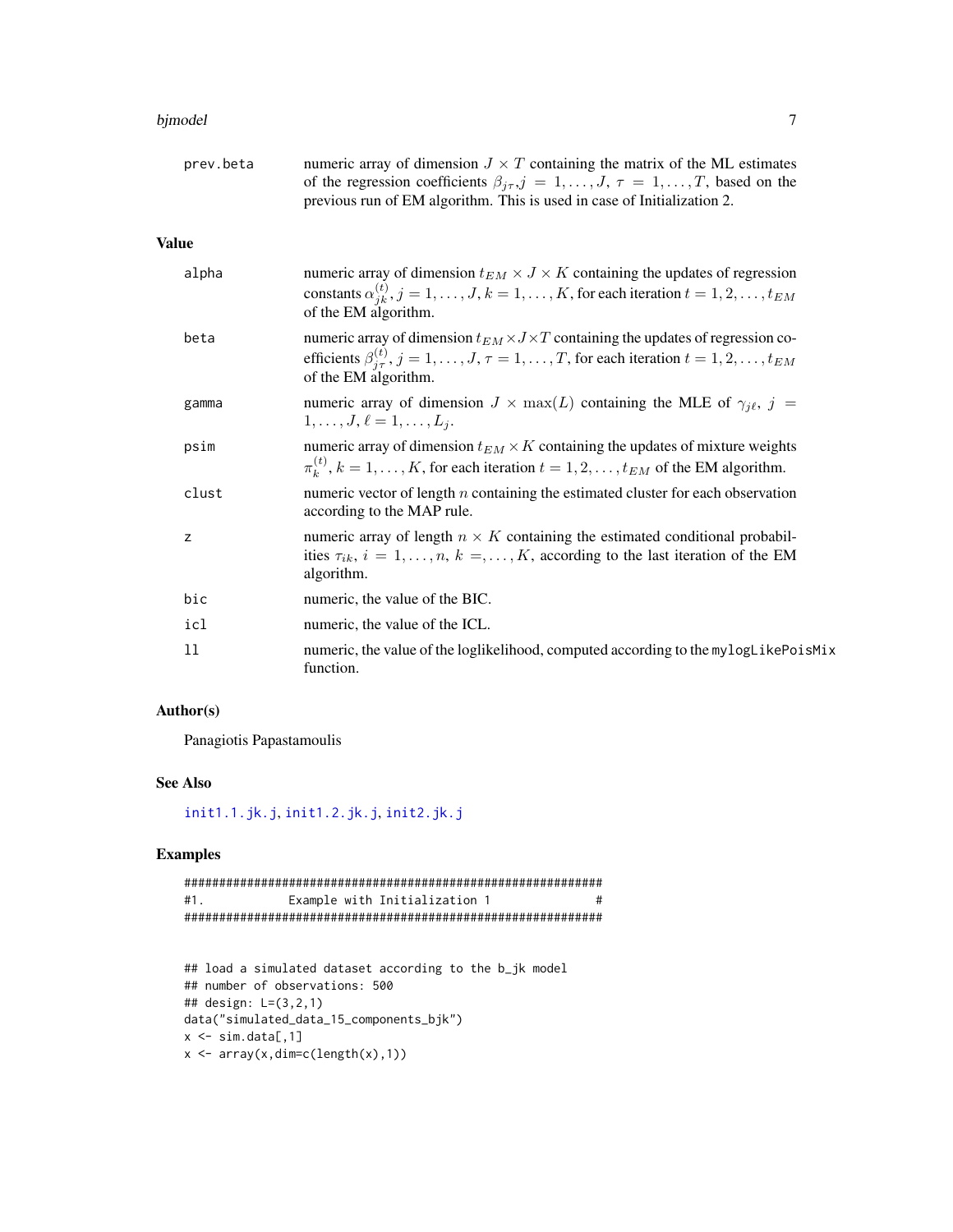```
y \le -\sin \cdot \frac{\pi}{2}## use Initialization 1 with 2 components
## the number of different 1st small runs equals t1=2,
## each one consisting of m1 = 5 iterations
## the number of different 2nd small runs equals t2=5,
## each one consisting of m2 = 10 iterations
## the maximum number of EM iterations is set to m = 1000.
nc < -2run <- bjmodel(reference=x, response=y, L=c(3,2,1), m=1000, K=nc, nr=-10*log(10),
                maxnr=10, m1=5, m2=10, t1=2, t2=5, msplit, tsplit, prev.z,
                prev.clust, start.type=1, prev.alpha, prev.beta)
## retrieve the iteration that the small em converged:
tem <- length(run$psim)/nc
## print the estimate of regression constants alpha.
run$alpha[tem,,]
## print the estimate of regression coefficients beta.
beta <- run$beta[tem,,]
## print the estimate of gamma.
run$gamma
## print the estimate of mixture weights.
run$psim[tem,]
## frequency table of the resulting clustering of the
## 500 observations among the 2 components.
table(run$clust)
## print the value of the ICL criterion
run$icl
## print the value of the BIC
run$bic
## print the value of the loglikelihood
run$ll
############################################################
#2. Example with Initialization 2 #
############################################################
#~~~~~~~~~~~~~~~~~~~~~~~~~~~~~~~~~~~~~~~~~~~~~~~~~~~~~~~~~~~~~~~~~~~~~~~~~~~
# Given the estimates of Example 1, estimate a 11-component mixture using \sim# Initialization 2. The number of different runs is set to $tsplit=2$ with \sim# each one of them using $msplit=5$ em iterations. ~
#~~~~~~~~~~~~~~~~~~~~~~~~~~~~~~~~~~~~~~~~~~~~~~~~~~~~~~~~~~~~~~~~~~~~~~~~~~~
run.previous<-run
## number of conditions
q \le -3## number of covariates
tau <-1## number of components
nc \leq -3## estimated conditional probabilities for K=10
z <- run.previous$z
## number of iteration that the previous EM converged
ml <- length(run.previous$psim)/(nc - 1)
## estimates of alpha when K=2
```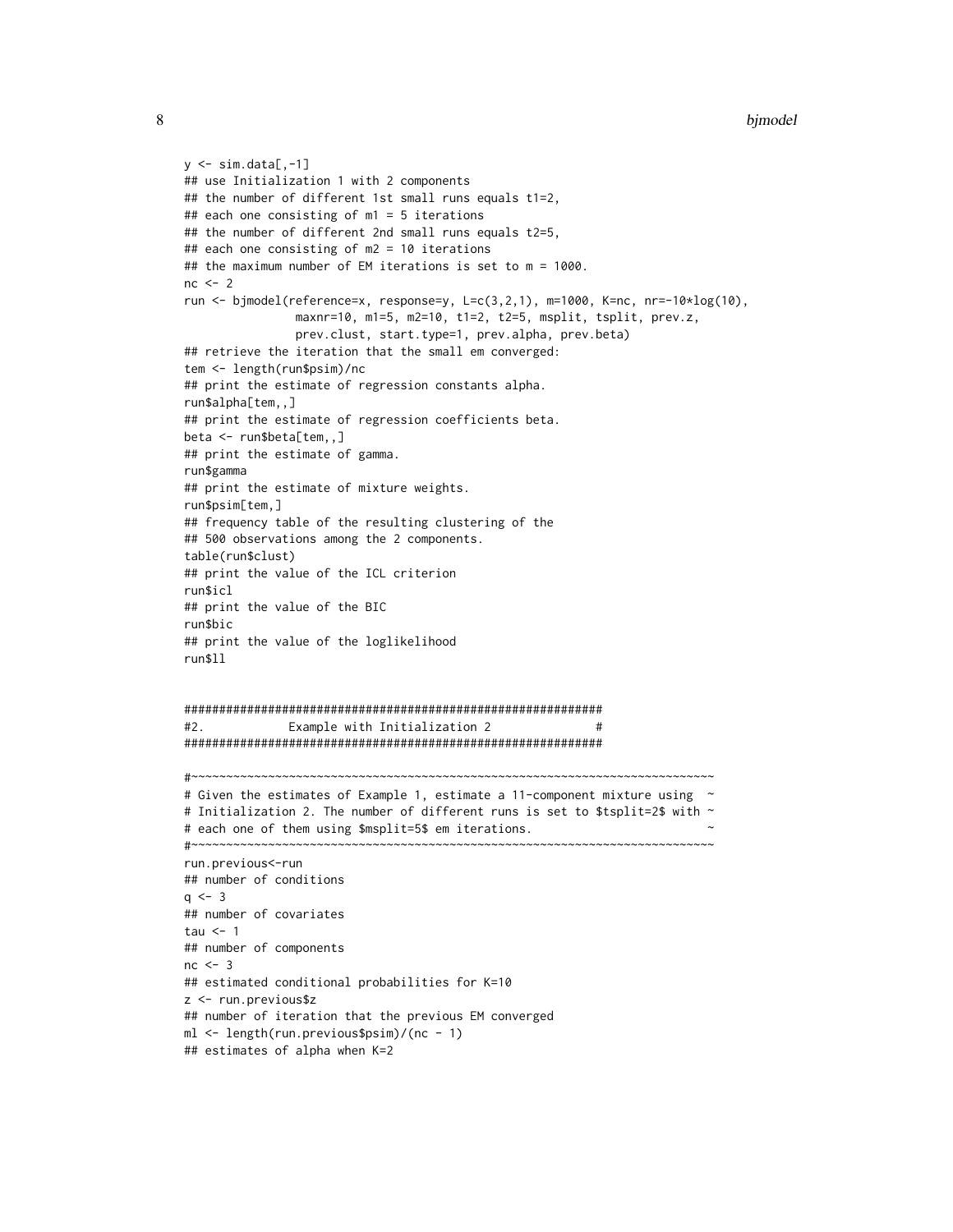#### <span id="page-8-0"></span>bkmodel **blocks and the set of the set of the set of the set of the set of the set of the set of the set of the set of the set of the set of the set of the set of the set of the set of the set of the set of the set of the**

```
alpha \leq array(run.previous$alpha[ml, , ], dim = c(q, nc - 1))
## estimates of beta when K=2
beta <- array(run.previous$beta[ml, , ], dim = c(q, tau))
clust <- run.previous$clust ##(estimated clusters when K=2)
run <- bjmodel(reference=x, response=y, L=c(3,2,1), m=1000, K=3, nr=-10*log(10),
                maxnr=10, m1, m2, t1, t2, msplit=5, tsplit=2, prev.z=z,
                prev.clust=clust, start.type=2, prev.alpha=alpha, prev.beta=beta)
# retrieve the iteration that EM converged
tem <- length(run$psim)/nc
# estimates of the mixture weights
run$psim[tem,]
# estimates of the regression constants alpha_{jk}, j = 1, 2, 3, k=1, \ldots, 3run$alpha[tem,,]
# estimates of the regression coefficients beta_{j\tau}, j = 1,2,3, \tau=1
run$beta[tem,,]
# note: useR should specify larger values for Kmax, m1, m2, t1, t2, msplit
# and tsplit for a complete analysis.
```
<span id="page-8-1"></span>

bkmodel *EM algorithm for the* β*\_*k *(m=3) Poisson GLM mixture.*

### Description

This function applies EM algorithm for estimating a K-component mixture of Poisson GLM's, using parameterization  $m = 3$ , that is the  $\beta_k$  model. Initialization can be done using two different intialization schemes. The first one is a one-step small EM procedure. The second one is a random splitting small EM procedure based on results of a mixture with less components. Output of the function is the updates of the parameters at each iteration of the EM algorithm, the estimate of  $\gamma$ , the estimated clusters and conditional probabilities of the observations, as well as the values of the BIC, ICL and loglikelihood of the model.

### Usage

```
bkmodel(reference, response, L, m, K, nr, maxnr, t2, m2,
       prev.z, prev.clust, start.type, prev.alpha, prev.beta)
```

| reference | a numeric array of dimension $n \times V$ containing the V covariates for each of the<br>$n$ observations.                         |
|-----------|------------------------------------------------------------------------------------------------------------------------------------|
| response  | a numeric array of count data with dimension $n \times d$ containing the d response<br>variables for each of the $n$ observations. |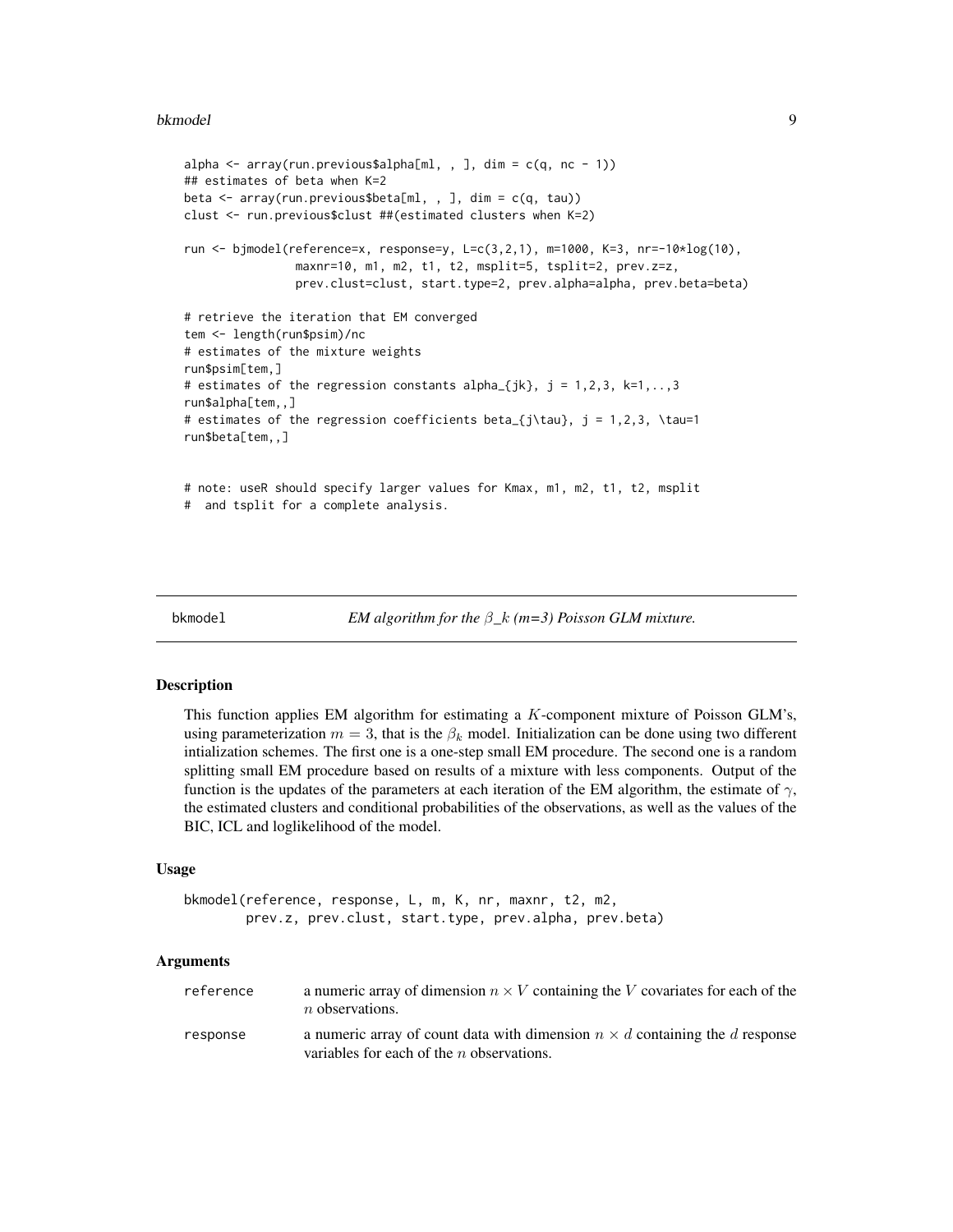| L            | numeric vector of positive integers containing the partition of the $d$ response<br>variables into $J \le d$ blocks, with $\sum_{j=1}^{J} L_j = d$ .                                                                                                                           |
|--------------|--------------------------------------------------------------------------------------------------------------------------------------------------------------------------------------------------------------------------------------------------------------------------------|
| m            | positive integer denoting the maximum number of EM iterations.                                                                                                                                                                                                                 |
| Κ            | positive integer denoting the number of mixture components.                                                                                                                                                                                                                    |
| nr           | negative number denoting the tolerance for the convergence of the Newton Raph-<br>son iterations.                                                                                                                                                                              |
| maxnr        | positive integer denoting the maximum number of Newton Raphson iterations.                                                                                                                                                                                                     |
| t2           | positive integer denoting the number of different runs of the small EM used by<br>Initialization 1 (init1.k).                                                                                                                                                                  |
| m2           | positive integer denoting the number of iterations for each call of the small EM<br>iterations used by Initialization 1 (init1.k).                                                                                                                                             |
| prev.z       | numeric array of dimension $n \times (K-1)$ containing the estimates of the posterior<br>probabilities according to the previous run of EM. This is used when Initializa-<br>tion 2 is adopted.                                                                                |
| prev.clust   | numeric vector of length $n$ containing the estimated clusters according to the<br>MAP rule obtained by the previous run of EM. This is used when Initialization<br>2 is adopted.                                                                                              |
| start.type   | binary variable $(1 \text{ or } 2)$ indicating the type of initialization $(1 \text{ for initialization } 1)$<br>and 2 for initialization 2).                                                                                                                                  |
| prev.alpha   | numeric array of dimension $J \times (K - 1)$ containing the matrix of the ML esti-<br>mates of the regression constants $\alpha_{jk}$ , $j = 1, \ldots, J$ , $k = 1, \ldots, K - 1$ , based<br>on the previous run of EM algorithm. This is used in case of Initialization 2. |
| prev.beta    | numeric array of dimension $(K - 1) \times T$ containing the matrix of the ML esti-<br>mates of the regression coefficients $\beta_{k\tau}$ , $k = 1, , K - 1, \tau = 1, , T$ , based<br>on the previous run of EM algorithm. This is used in case of Initialization 2.        |
| <b>Value</b> |                                                                                                                                                                                                                                                                                |
| alpha        | numeric array of dimension $t_{EM} \times J \times K$ containing the updates of regres-<br>sion constants $\alpha_{jk}^{(t)}$ , $j = 1, \ldots, J$ , $k = 1, \ldots, K$ , for each iteration $t =$<br>$1, 2, \ldots, t_{EM}$ of the EM algorithm.                              |
| beta         | numeric array of dimension $t_{EM} \times K \times T$ containing the updates of regres-<br>sion coefficients $\beta_{k\tau}^{(t)}$ , $k = 1, , K$ , $\tau = 1, , T$ , for each iteration $t =$<br>$1, 2, \ldots, t_{EM}$ of the EM algorithm.                                  |
| gamma        | numeric array of dimension $J \times \max(L)$ containing the MLE of $\gamma_{j\ell}, j =$<br>$1, \ldots, J, \ell = 1, \ldots, L_j.$                                                                                                                                            |
| psim         | numeric array of dimension $t_{EM} \times K$ containing the updates of mixture weights<br>$\pi_k^{(t)}$ , $k = 1, \ldots, K$ , for each iteration $t = 1, 2, \ldots, t_{EM}$ of the EM algorithm.                                                                              |
| clust        | numeric vector of length $n$ containing the estimated cluster for each observation<br>according to the MAP rule.                                                                                                                                                               |
| z            | numeric array of length $n \times K$ containing the estimated conditional probabil-<br>ities $\tau_{ik}$ , $i = 1, \ldots, n$ , $k =, \ldots, K$ , according to the last iteration of the EM                                                                                   |

algorithm.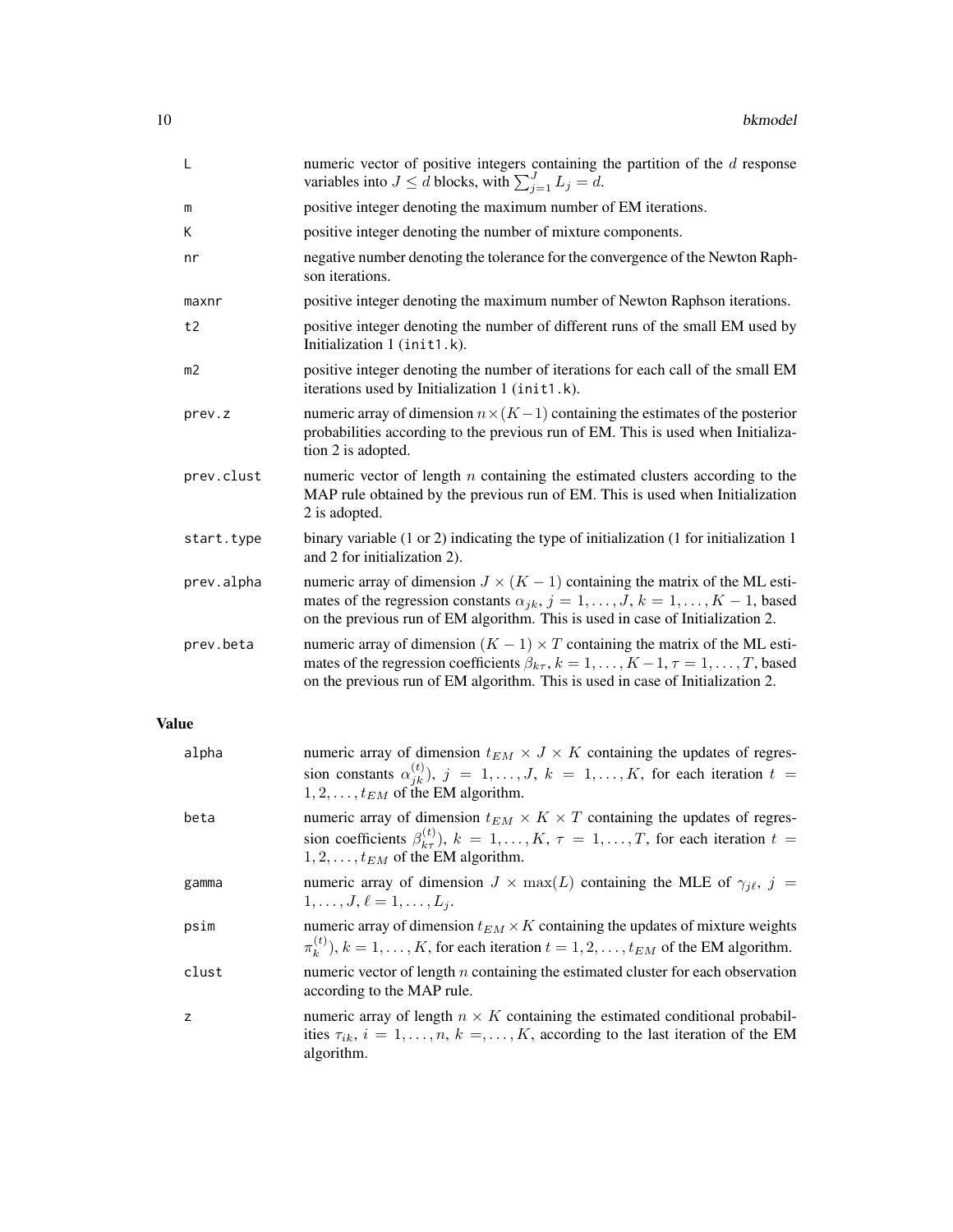#### <span id="page-10-0"></span>bkmodel and the state of the state of the state of the state of the state of the state of the state of the state of the state of the state of the state of the state of the state of the state of the state of the state of th

| bic | numeric, the value of the BIC.                                                                   |
|-----|--------------------------------------------------------------------------------------------------|
| icl | numeric, the value of the ICL.                                                                   |
| 11  | numeric, the value of the loglikelihood, computed according to the mylogLikePoisMix<br>function. |

### Author(s)

Panagiotis Papastamoulis

### See Also

[init1.k](#page-15-1), [init2.k](#page-19-1)

```
############################################################
#1. Example with Initialization 1 #
############################################################
```

```
## load a simulated dataset according to the b_jk model
## number of observations: 500
## design: L=(3,2,1)
data("simulated_data_15_components_bjk")
x \leq -\sin \cdot \frac{\pi}{6}, 1]
x \leftarrow \text{array}(x, \text{dim=c}(\text{length}(x), 1))y \le -\sin \theta. data[,-1]
## use Initialization 1 with 2 components
## the number of different small runs equals t2=5,
## each one consisting of m1 = 5 iterations
## the maximum number of EM iterations is set to m = 1000.
nc < -2run <- bkmodel(reference=x, response=y, L=c(3,2,1), m=1000, K=nc, nr=-10*log(10),
                maxnr=10, t2=5, m2=5, prev.z, prev.clust, start.type=1,
                prev.alpha, prev.beta)
## retrieve the iteration that the small em converged:
tem <- length(run$psim)/nc
## print the estimate of regression constants alpha.
run$alpha[tem,,]
## print the estimate of regression coefficients beta.
beta <- run$beta[tem,,]
## print the estimate of gamma.
run$gamma
## print the estimate of mixture weights.
run$psim[tem,]
## frequency table of the resulting clustering of the
## 500 observations among the 2 components.
table(run$clust)
## print the value of the ICL criterion
run$icl
## print the value of the BIC
run$bic
```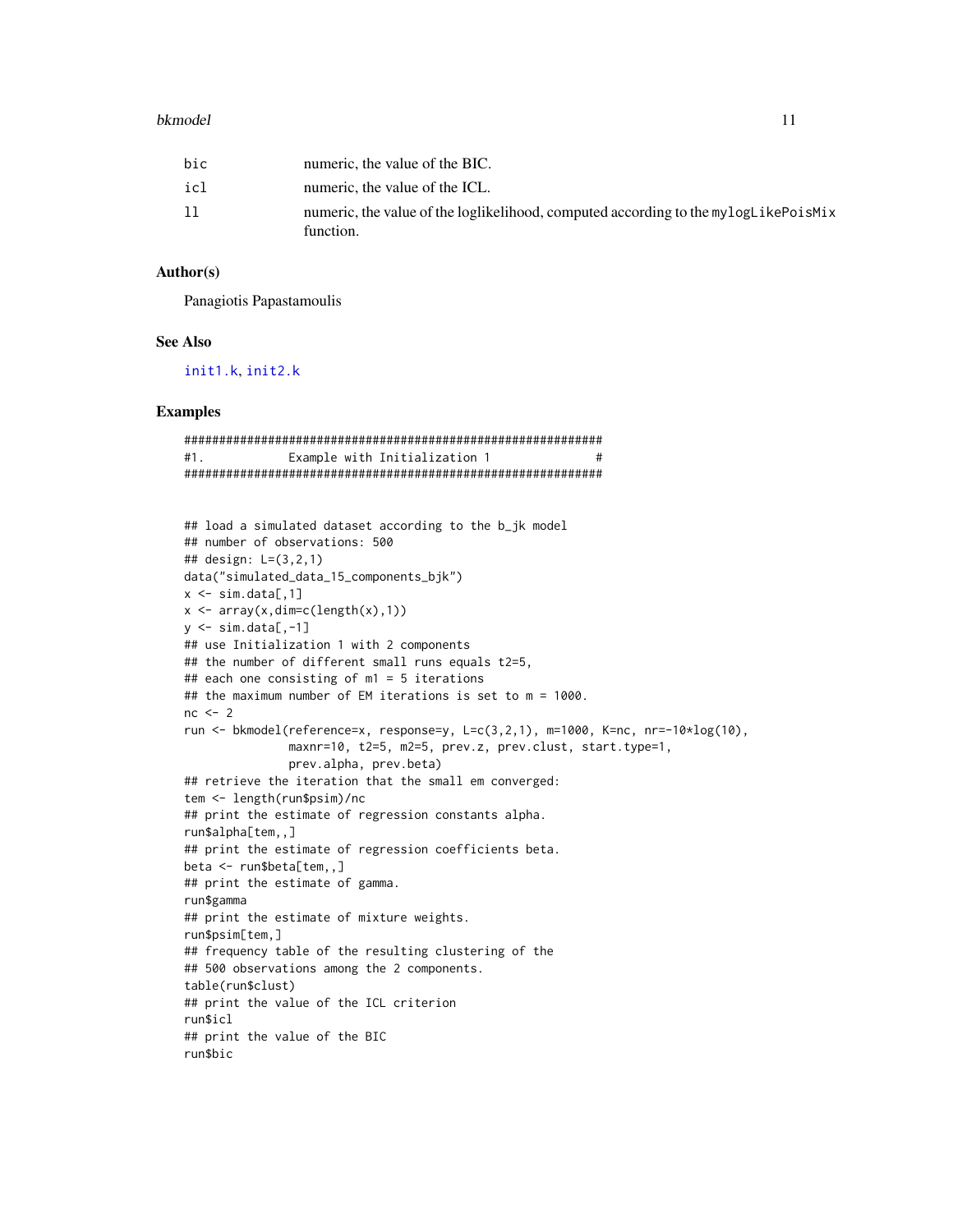```
## print the value of the loglikelihood
run$ll
############################################################
#2. Example with Initialization 2 #
############################################################
#~~~~~~~~~~~~~~~~~~~~~~~~~~~~~~~~~~~~~~~~~~~~~~~~~~~~~~~~~~~~~~~~~~~~~~~~~~~
# Given the estimates of Example 1, estimate a 3-component mixture using \sim# Initialization 2. The number of different runs is set to $t2=2$ with ~
# each one of them using $m2=5$ em iterations. ~
#~~~~~~~~~~~~~~~~~~~~~~~~~~~~~~~~~~~~~~~~~~~~~~~~~~~~~~~~~~~~~~~~~~~~~~~~~~~
run.previous<-run
## number of conditions
q \le -3## number of covariates
tau <-1## number of components
nc < -3## estimated conditional probabilities for K=10
z <- run.previous$z
## number of iteration that the previous EM converged
ml <- length(run.previous$psim)/(nc - 1)
## estimates of alpha when K=2
alpha \leq array(run.previous$alpha[ml, , ], dim = c(q, nc - 1))
## estimates of beta when K=2
beta <- array(run.previous$beta[ml, , ], dim = c(nc - 1, tau))
clust <- run.previous$clust ##(estimated clusters when K=2)
run <- bkmodel(reference=x, response=y, L=c(3,2,1), m=1000, K=nc, nr=-10*log(10),
               maxnr=10, t2=2, m2=5, prev.z=z, prev.clust=clust, start.type=2,
               prev.alpha=alpha, prev.beta=beta)
# retrieve the iteration that EM converged
tem <- length(run$psim)/nc
# estimates of the mixture weights
run$psim[tem,]
# estimates of the regression constants alpha<sub>-</sub>{jk}, j = 1,2,3, k=1,..,11
run$alpha[tem,,]
# estimates of the regression coefficients beta_{k\tau}, k = 1,..,11, \tau=1
run$beta[tem,,]
# note: useR should specify larger values for Kmax, m1, m2, t1, t2
# for a complete analysis.
```
<span id="page-11-0"></span>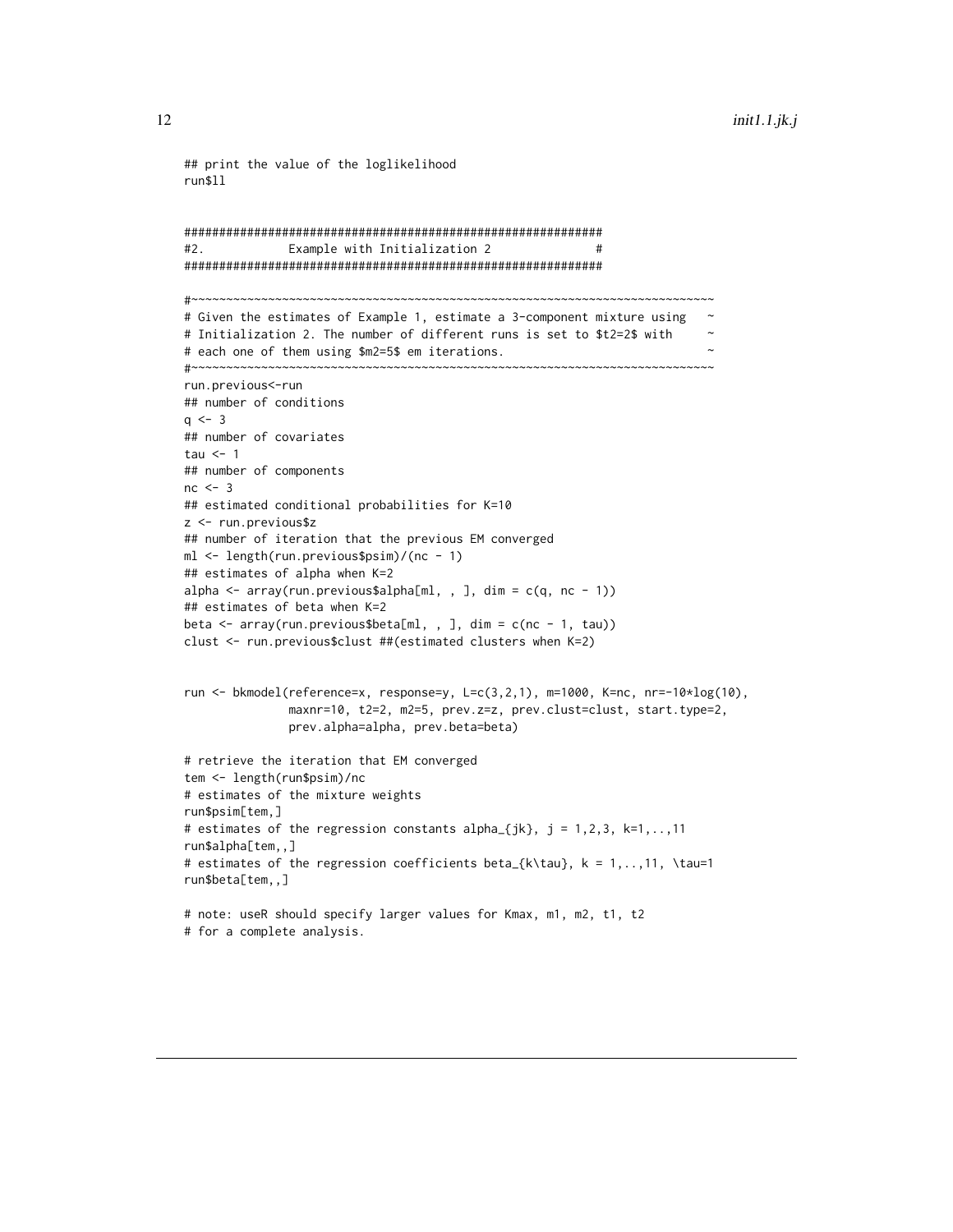### Description

This function is the first step of the two-step small initialization procedure (Initialization 1), used for the parameterizations  $m = 1$  ( $\beta_{jk}$ ) or  $m = 2$  ( $\beta_j$ ). For each condition  $j = 1, ..., J$ , a small EM is run in order to find some good starting values for the K-component mixtures:  $\sum_{k=1}^K p_j \prod_{\ell=1}^{L_j} f(y_{ij\ell})$ , independently for each  $j = 1, \ldots, J$ . These values are used in order to initialize the second step (init1.2.jk.j) of the small EM algorithm for fitting the overall mixture  $\sum_{k=1}^K \pi_j \prod_{j=1}^J \prod_{\ell=1}^{L_j} f(y_{ij\ell}).$ 

### Usage

init1.1.jk.j(reference, response, L, K, t1, model, m1,mnr)

### Arguments

| reference | a numeric array of dimension $n \times V$ containing the V covariates for each of the<br>$n$ observations.                                            |
|-----------|-------------------------------------------------------------------------------------------------------------------------------------------------------|
| response  | a numeric array of count data with dimension $n \times d$ containing the d response<br>variables for each of the $n$ observations.                    |
| L         | numeric vector of positive integers containing the partition of the $d$ response<br>variables into $J \leq d$ blocks, with $\sum_{i=1}^{J} L_i = d$ . |
| К         | positive integer denoting the number of mixture components.                                                                                           |
| t1        | positive integer denoting the number of different runs.                                                                                               |
| model     | binary variable denoting the parameterization of the model: 1 for $\beta_{ik}$ and 2 for<br>$\beta_i$ parameterization.                               |
| m1        | positive integer denoting the number of iterations for each run.                                                                                      |
| mnr       | positive integer denoting the maximum number of Newton-Raphson iterations.                                                                            |

### Value

| alpha | numeric array of dimension $J \times K$ containing the selected values $\alpha_{ik}^{(0)}$ , $j =$<br>$1, \ldots, J, k = 1, \ldots, K$ that will be used to initialize the second step of the<br>small EM.                                                                                                        |
|-------|-------------------------------------------------------------------------------------------------------------------------------------------------------------------------------------------------------------------------------------------------------------------------------------------------------------------|
| beta  | numeric array of dimension $J \times K \times T$ (if model = 1) or $J \times T$ (if model = 2)<br>containing the selected values of $\beta_{ik\tau}^{(t)}$ (or $\beta_{j\tau}^{(t)}$ ), $j = 1, , J$ , $k = 1, , K$ ,<br>$\tau = 1, \ldots, T$ , that will be used to initialize the second step of the small EM. |
| psim  | numeric vector of length $K$ .                                                                                                                                                                                                                                                                                    |
| -11   | numeric, the value of the loglikelihood, computed according to the mylogLikePoisMix<br>function.                                                                                                                                                                                                                  |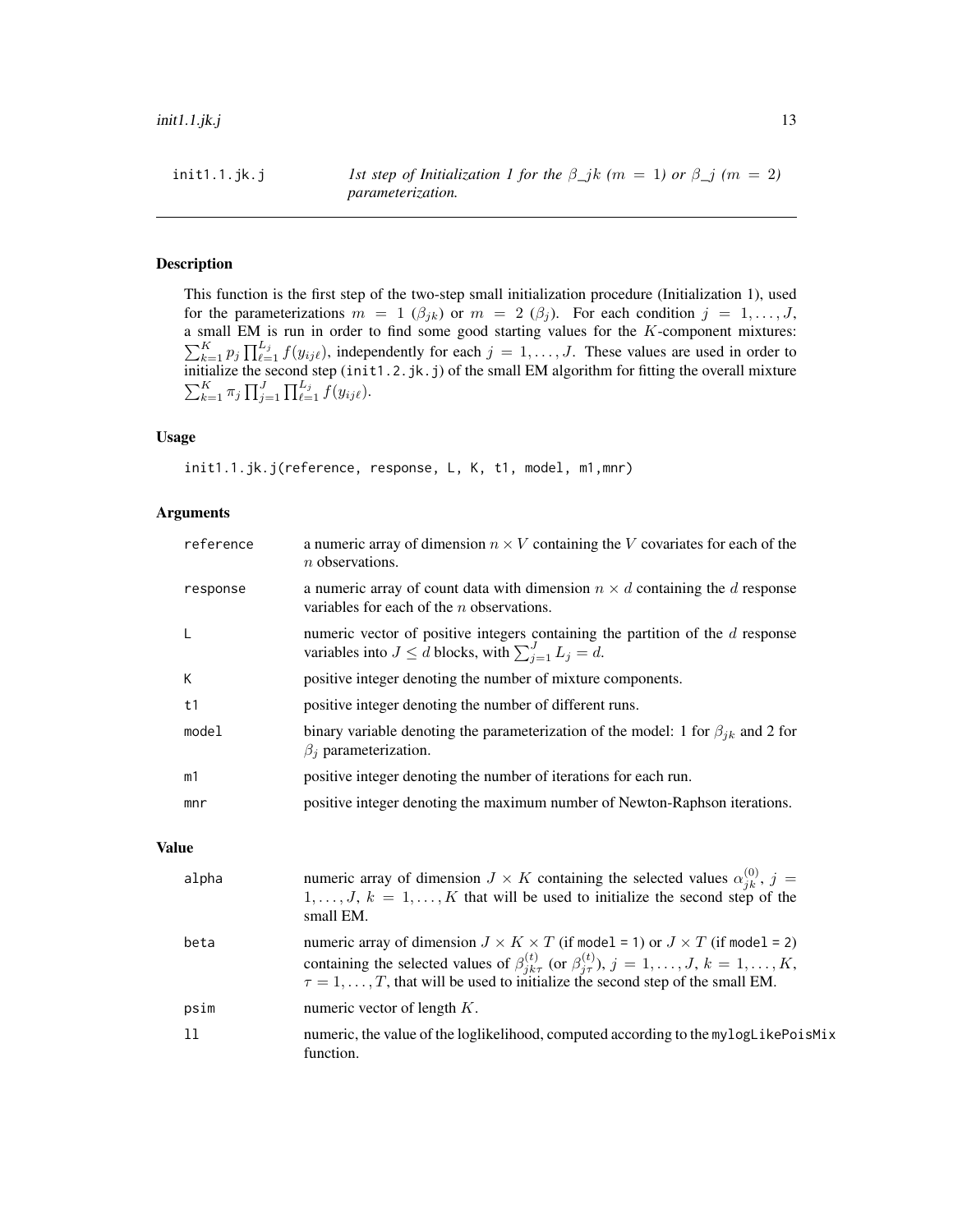#### <span id="page-13-0"></span>Author(s)

Panagiotis Papastamoulis

#### See Also

[init1.2.jk.j](#page-13-1), [bjkmodel](#page-1-1), [bjmodel](#page-4-1)

### Examples

```
############################################################
#1. Example with beta_jk (m=1) model #
############################################################
## load a simulated dataset according to the b_jk model
## number of observations: 500
## design: L=(3,2,1)
data("simulated_data_15_components_bjk")
x \leq -\sin \cdot \frac{\pi}{6}, 1]
x \leftarrow \text{array}(x, \text{dim}=\text{c}(\text{length}(x), 1))y \le -\sin \theta. data[,-1]
## initialize the component specific parameters
## for a 2 component mixture
start1 <- init1.1.jk.j(reference=x, response=y, L=c(3,2,1),
                       K=2, t1=3, model=1, m1=5,mnr = 5)
summary(start1)
############################################################
#2. Example with beta_j (m=2) model #
############################################################
start1 <- init1.1.jk.j(reference=x, response=y, L=c(3,2,1),
                       K=2, t1=3, model=2, m1=5, mnr = 5)
summary(start1)
```
<span id="page-13-1"></span>init1.2.jk.j 2nd step of Initialization 1 for the  $\beta_{1}jk$  ( $m = 1$ ) or  $\beta_{1}j$  ( $m = 2$ ) *parameterization.*

### **Description**

This function is the second step of the two-step small initialization procedure (Initialization 1), used for parameterizations  $m = 1$  or  $m = 2$ . At first, init1.1.jk.j is called for each condition  $j = 1, \ldots, J$ . The values obtained from the first step are used for initializing the second step of the small EM algorithm for fitting the overall mixture  $\sum_{k=1}^{K} \pi_j \prod_{j=1}^{J} \prod_{\ell=1}^{L_j} f(y_{ij\ell})$ . The selected values from the second step are the ones that initialize the EM algorithm (bjkmodel or bjmodel), when  $K = K_{min}$ .

### Usage

init1.2.jk.j(reference, response, L, K, m1, m2, t1, t2, model,mnr)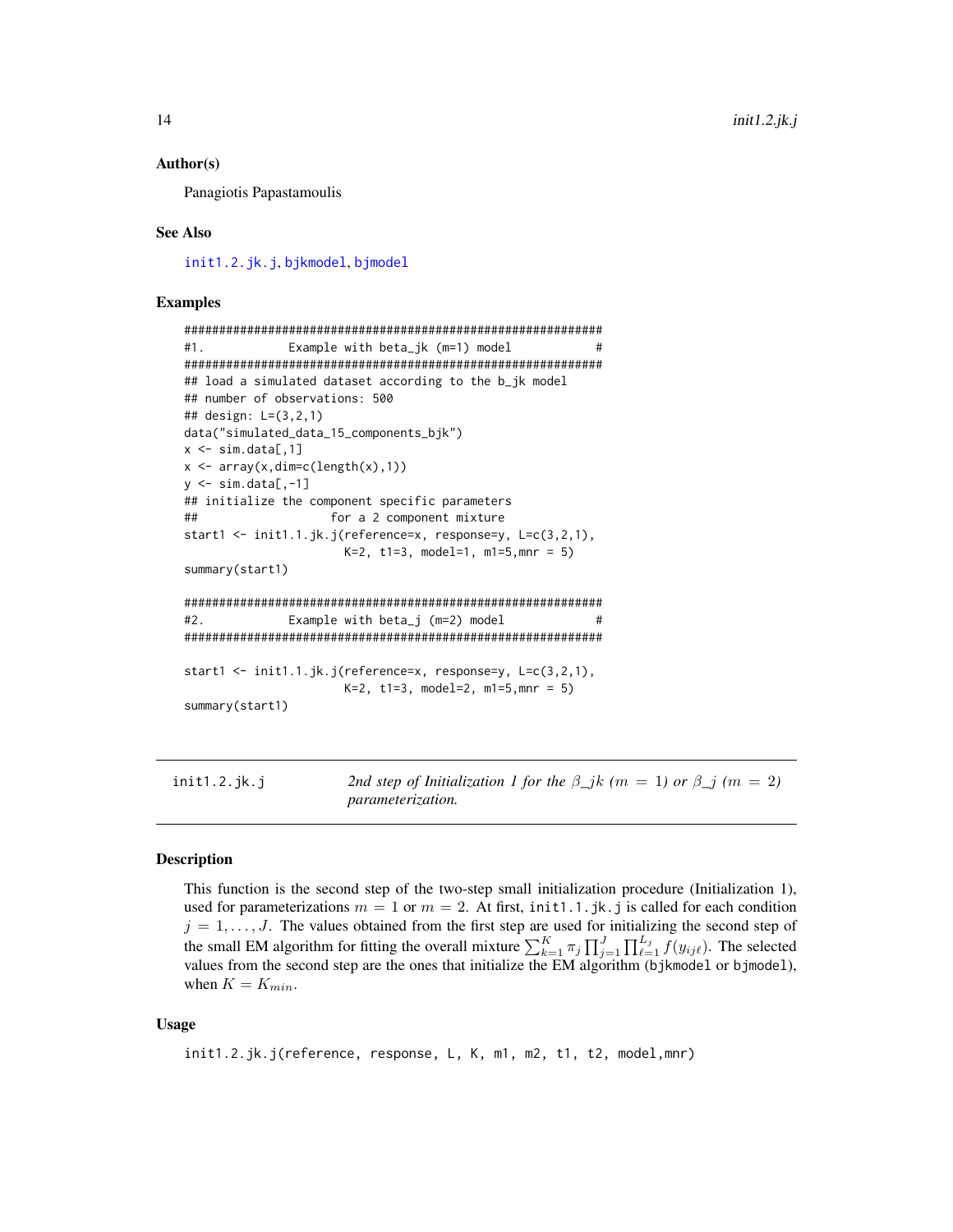### <span id="page-14-0"></span> $init1.2.jk.j$  15

### Arguments

| reference      | a numeric array of dimension $n \times V$ containing the V covariates for each of the<br>$n$ observations.                                           |
|----------------|------------------------------------------------------------------------------------------------------------------------------------------------------|
| response       | a numeric array of count data with dimension $n \times d$ containing the d response<br>variables for each of the $n$ observations.                   |
|                | numeric vector of positive integers containing the partition of the $d$ response<br>variables into $J \le d$ blocks, with $\sum_{i=1}^{J} L_i = d$ . |
| К              | positive integer denoting the number of mixture components.                                                                                          |
| m1             | positive integer denoting the number of iterations for each run of init1.1.jk.j.                                                                     |
| m <sub>2</sub> | positive integer denoting the number of iterations for each run of init1.2.jk.j.                                                                     |
| t1             | positive integer denoting the number of different runs of init1.1.jk.j.                                                                              |
| t2             | positive integer denoting the number of different runs of init1.2.jk.j.                                                                              |
| model          | binary variable denoting the parameterization of the model: 1 for $\beta_{ik}$ and 2 for<br>$\beta_i$ parameterization.                              |
| mnr            | positive integer denoting the maximum number of Newton-Raphson iterations.                                                                           |

### Value

| alpha | numeric array of dimension $J \times K$ containing the selected values $\alpha_{ik}^{(0)}$ , $j =$<br>$1, \ldots, J, k = 1, \ldots, K$ that will be used to initialize main EM.                                                                                                               |
|-------|-----------------------------------------------------------------------------------------------------------------------------------------------------------------------------------------------------------------------------------------------------------------------------------------------|
| beta  | numeric array of dimension $J \times K \times T$ (if model = 1) or $J \times T$ (if model = 2)<br>containing the selected values of $\beta_{ik\tau}^{(0)}$ (or $\beta_{i\tau}^{(t)}$ ), $j = 1, , J$ , $k = 1, , K$ ,<br>$\tau = 1, \ldots, T$ , that will be used to initialize the main EM. |
| psim  | numeric vector of length $K$ containing the weights that will initialize the main<br>EM.                                                                                                                                                                                                      |
| -11   | numeric, the value of the loglikelihood, computed according to the mylogLikePoisMix<br>function.                                                                                                                                                                                              |

### Author(s)

Panagiotis Papastamoulis

### See Also

[init1.1.jk.j](#page-11-1), [bjkmodel](#page-1-1), [bjmodel](#page-4-1)

```
############################################################
#1. Example with beta_jk (m=1) model #
############################################################
## load a simulated dataset according to the b_jk model
## number of observations: 500
## design: L=(3,2,1)
data("simulated_data_15_components_bjk")
x \leftarrow \text{sim.data[, 1]}
```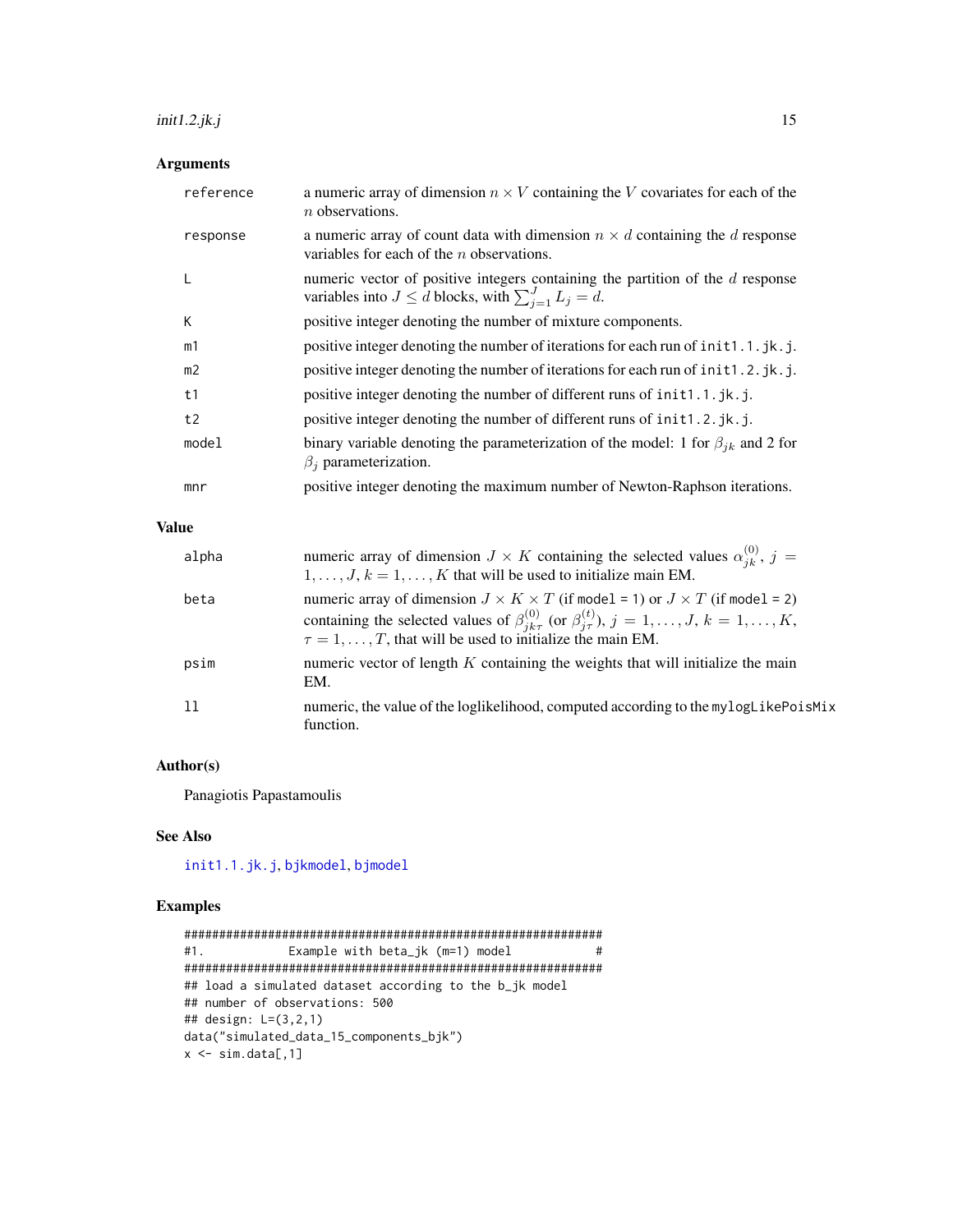```
x \leftarrow \text{array}(x, \text{dim} = c(\text{length}(x), 1))y \le -\sin.\text{data}[,-1]
## initialize the parameters for a 2 component mixture
## the number of the overall small runs are t2 = 2## each one consisting of m2 = 2 iterations of the EM.
## the number of the small runs for the first step small EM
## is t1 = 2, each one consisting of m1 = 2 iterations.
start2 <- init1.2.jk.j(reference=x, response=y, L=c(3,2,1),
                       K=2, m1=2, m2=2, t1=2, t2=2, model=1,mnr = 3)
summary(start2)
############################################################
#2. Example with beta_j (m=2) model #
############################################################
## initialize the parameters for a 2 component mixture
## the number of the overall small runs are t2 = 3## each one consisting of m2 = 2 iterations of the EM.
## the number of the small runs for the first step small EM
## is t1 = 2, each one consisting of m1 = 2 iterations.
start2 <- init1.2.jk.j(reference=x, response=y, L=c(3,2,1),
                       K=2, m1=2, m2=2, t1=2, t2=3, model=2,mnr = 5)
summary(start2)
```
<span id="page-15-1"></span>init1.k *Initialization 1 for the* β*\_*k *parameterization (*m = 3*).*

### Description

This function is the small initialization procedure (Initialization 1) for parameterization  $m = 3$ . The selected values are the ones that initialize the EM algorithm bkmodel.

### Usage

```
init1.k(reference, response, L, K, t2, m2,mnr)
```

| reference | a numeric array of dimension $n \times V$ containing the V covariates for each of the<br>$n$ observations.                                           |
|-----------|------------------------------------------------------------------------------------------------------------------------------------------------------|
| response  | a numeric array of count data with dimension $n \times d$ containing the d response<br>variables for each of the $n$ observations.                   |
| L.        | numeric vector of positive integers containing the partition of the $d$ response<br>variables into $J \le d$ blocks, with $\sum_{i=1}^{J} L_i = d$ . |
| K         | positive integer denoting the number of mixture components.                                                                                          |

<span id="page-15-0"></span>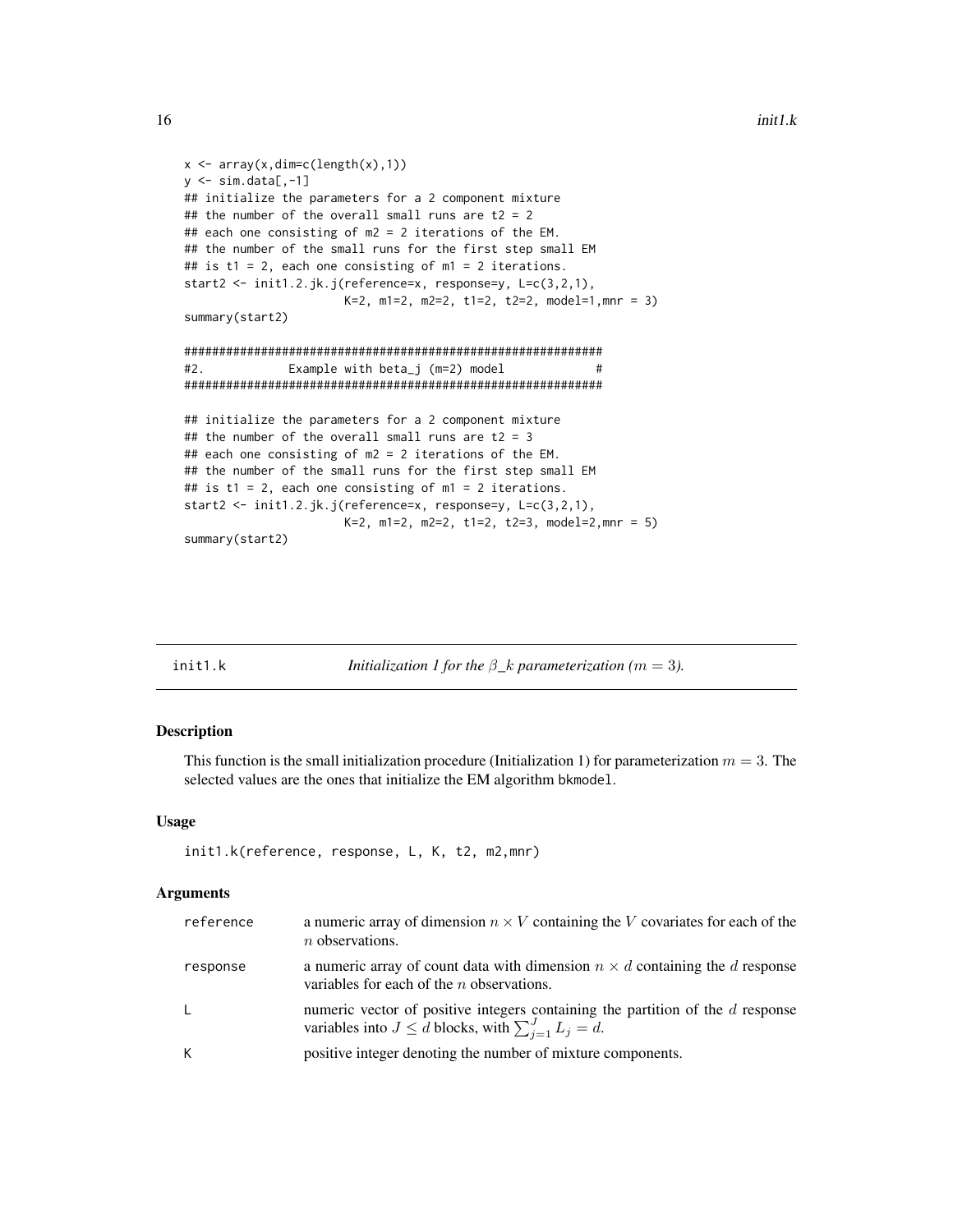### <span id="page-16-0"></span> $init1.k$  17

| t2  | positive integer denoting the number of different runs.                    |
|-----|----------------------------------------------------------------------------|
| m2  | positive integer denoting the number of iterations for each run.           |
| mnr | positive integer denoting the maximum number of Newton-Raphson iterations. |

### Value

| alpha, | numeric array of dimension $J \times K$ containing the selected values $\alpha_{ik}^{(0)}$ , $j =$<br>$1, \ldots, J, k = 1, \ldots, K$ that will be used to initialize main EM.                  |
|--------|--------------------------------------------------------------------------------------------------------------------------------------------------------------------------------------------------|
| beta   | numeric array of dimension $K \times T$ containing the selected values of $\beta_{k_{\tau}}^{(0)}$ , $k =$<br>$1, \ldots, K, \tau = 1, \ldots, T$ , that will be used to initialize the main EM. |
| psim   | numeric vector of length $K$ containing the weights that will initialize the main<br>EM.                                                                                                         |
| 11     | numeric, the value of the loglikelihood, computed according to the mylogLikePoisMix<br>function.                                                                                                 |

### Author(s)

Panagiotis Papastamoulis

### See Also

[bkmodel](#page-8-1), [init2.k](#page-19-1)

```
## load a simulated dataset according to the b_jk model
## number of observations: 500
## design: L=(3,2,1)
data("simulated_data_15_components_bjk")
x \leq -\sin \cdot \frac{\pi}{2}x \leftarrow \text{array}(x, \text{dim=c}(\text{length}(x), 1))y \leftarrow \text{sim.data}[, -1]## initialize the parameters for a 2 component mixture
## the number of the small runs are t2 = 3## each one consisting of m2 = 5 iterations of the EM.
start1 <- init1.k(reference=x, response=y, L=c(3,2,1),
                         K=2, m2=5, t2=3,mnr = 5)
summary(start1)
```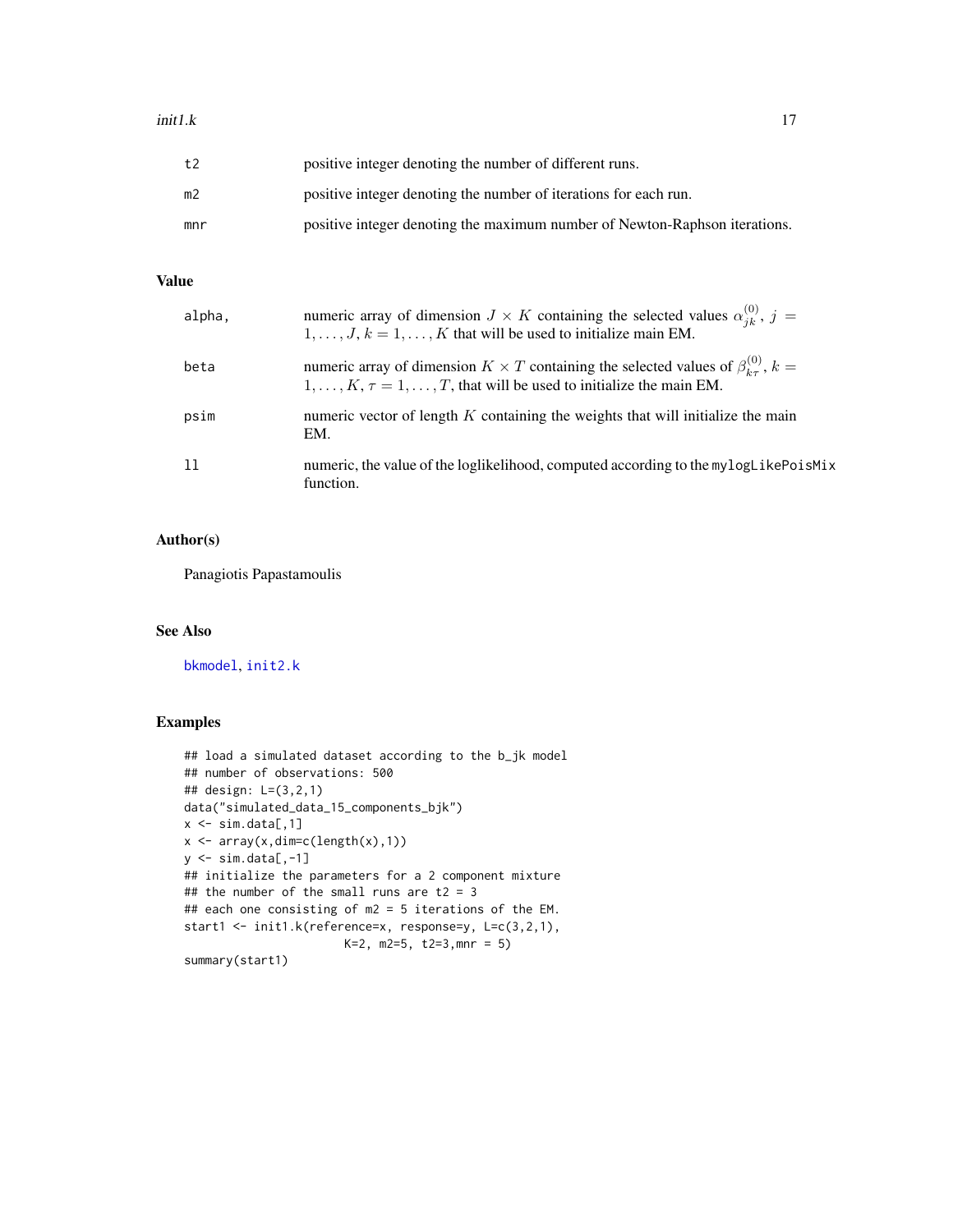<span id="page-17-1"></span><span id="page-17-0"></span>init2.jk.j *Initialization 2 for the*  $\beta_{j}k$  *(m = 1) or*  $\beta_{j}$  *(m = 2) parameterization.*

### Description

This function applies a random splitting small EM initialization scheme (Initialization 2), for parameterizations  $m = 1$  or 2. It can be implemented only in case where a previous run of the EM algorithm is available (with respect to the same parameterization). The initialization scheme proposes random splits of the existing clusters, increasing the number of mixture components by one. Then an EM is ran for (msplit) iterations and the procedure is repeated for tsplit times. The best values in terms of observed loglikelihood are chosen to initialize the main EM algorithm (bjkmodel or bjmodel).

#### Usage

init2.jk.j(reference, response, L, K, tsplit, model, msplit, previousz, previousclust, previous.alpha, previous.beta,mnr)

| reference     | a numeric array of dimension $n \times V$ containing the V covariates for each of the<br>$n$ observations.                                                                                                                                                                                                                         |
|---------------|------------------------------------------------------------------------------------------------------------------------------------------------------------------------------------------------------------------------------------------------------------------------------------------------------------------------------------|
| response      | a numeric array of count data with dimension $n \times d$ containing the d response<br>variables for each of the $n$ observations.                                                                                                                                                                                                 |
| L             | numeric vector of positive integers containing the partition of the $d$ response<br>variables into $J \leq d$ blocks, with $\sum_{i=1}^{J} L_j = d$ .                                                                                                                                                                              |
| K             | positive integer denoting the number of mixture components.                                                                                                                                                                                                                                                                        |
| tsplit        | positive integer denoting the number of different runs.                                                                                                                                                                                                                                                                            |
| model         | binary variable denoting the parameterization of the model: 1 for $\beta_{jk}$ and 2 for<br>$\beta_i$ parameterization.                                                                                                                                                                                                            |
| msplit        | positive integer denoting the number of iterations for each run.                                                                                                                                                                                                                                                                   |
| previousz     | numeric array of dimension $n \times (K-1)$ containing the estimates of the posterior<br>probabilities according to the previous run of EM.                                                                                                                                                                                        |
| previousclust | numeric vector of length \$n\$ containing the estimated clusters according to the<br>MAP rule obtained by the previous run of EM.                                                                                                                                                                                                  |
|               | previous alpha numeric array of dimension $J \times (K - 1)$ containing the matrix of the ML esti-<br>mates of the regression constants $\alpha_{jk}$ , $j = 1, \ldots, J$ , $k = 1, \ldots, K - 1$ , based<br>on the previous run of EM algorithm.                                                                                |
| previous.beta | numeric array of dimension $J \times (K-1) \times T$ (if model = 1) or $J \times T$ (if model =<br>2) containing the matrix of the ML estimates of the regression coefficients $\beta_{jk\tau}$<br>or $\beta_{j\tau}, j = 1, \ldots, J, k = 1, \ldots, K - 1, \tau = 1, \ldots, T$ , based on the previous<br>run of EM algorithm. |
| mnr           | positive integer denoting the maximum number of Newton-Raphson iterations.                                                                                                                                                                                                                                                         |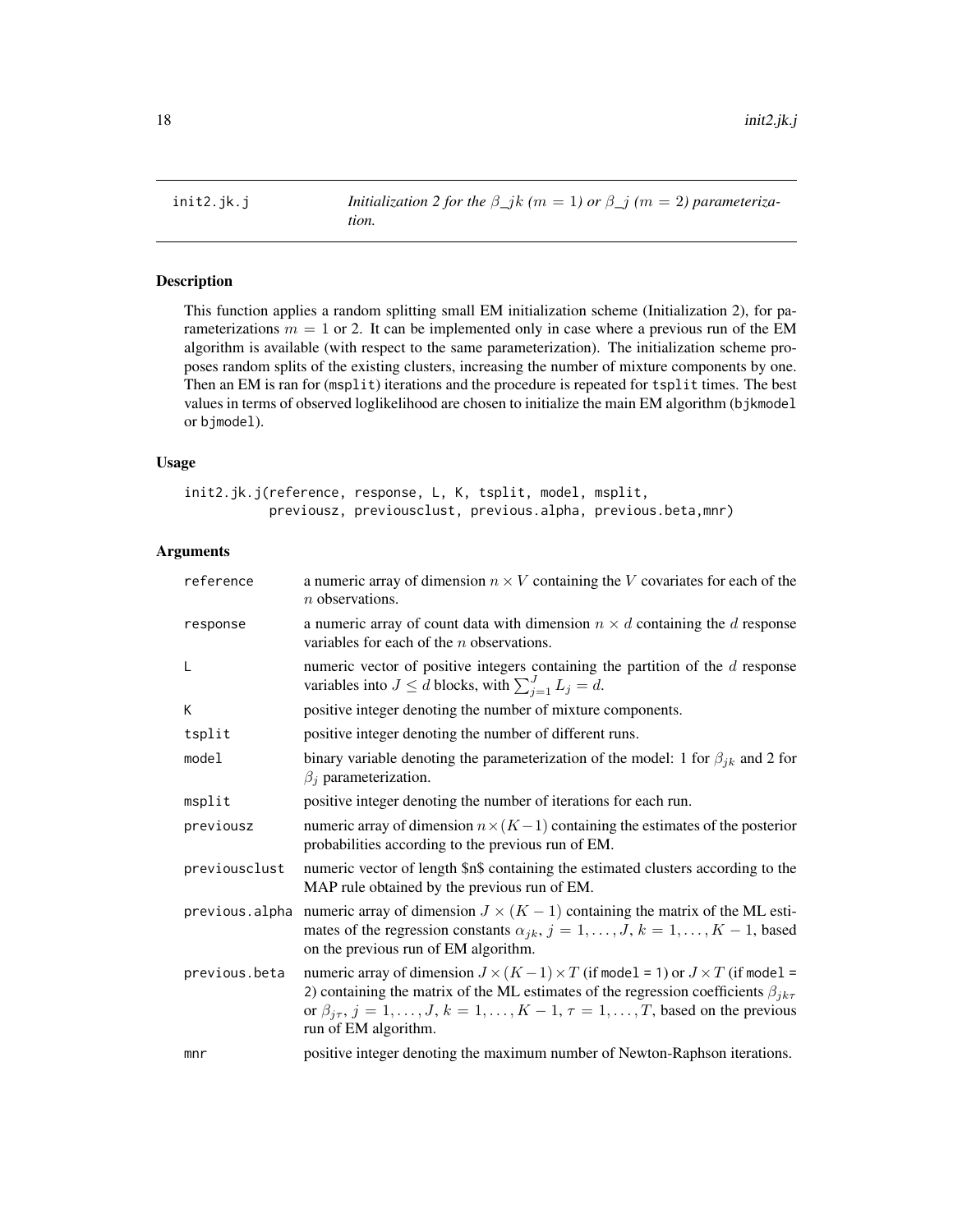### <span id="page-18-0"></span>Value

| alpha | numeric array of dimension $J \times K$ containing the selected values $\alpha_{jk}^0$ , $j =$<br>$1, \ldots, J, k = 1, \ldots, K$ that will be used to initialize main EM (bjkmodel or<br>bimodel).                                                                                |
|-------|-------------------------------------------------------------------------------------------------------------------------------------------------------------------------------------------------------------------------------------------------------------------------------------|
| beta  | numeric array of dimension $J \times K \times T$ (if model = 1) or $J \times T$ (if model = 2)<br>containing the selected values of $\beta_{jk\tau}^0$ (or $\beta_{i\tau}^t$ )), $j = 1, , J, k = 1, , K$ ,<br>$\tau = 1, \ldots, T$ , that will be used to initialize the main EM. |
| psim  | numeric vector of length $K$ containing the weights that will initialize the main<br>EM.                                                                                                                                                                                            |
| ו ו   | numeric, the value of the loglikelihood, computed according to the mylogLikePoisMix<br>function.                                                                                                                                                                                    |

### Note

In case that an exhaustive search is desired instead of a random selection of the splitted components, use  $tsplit = -1$ .

### Author(s)

Panagiotis Papastamoulis

### See Also

[init1.1.jk.j](#page-11-1), [init1.2.jk.j](#page-13-1), [bjkmodel](#page-1-1), [bjmodel](#page-4-1)

```
data("simulated_data_15_components_bjk")
x \leftarrow \text{sim.data}[, 1]x \leftarrow \text{array}(x, \text{dim=c}(\text{length}(x), 1))y \leftarrow \text{sim.data}[,-1]
# At first a 2 component mixture is fitted using parameterization $m=1$.
run.previous<-bjkmodel(reference=x, response=y, L=c(3,2,1), m=100, K=2,
                        nr=-10*log(10), maxnr=5, m1=2, m2=2, t1=1, t2=2,
                        msplit, tsplit, prev.z, prev.clust, start.type=1,
                        prev.alpha, prev.beta)
## Then the estimated clusters and parameters are used to initialize a
## 3 component mixture using Initialization 2. The number of different
## runs is set to $tsplit=3$ with each one of them using msplit = 2
## em iterations.
q \le -3tau <-1nc < -3z <- run.previous$z
ml <- length(run.previous$psim)/(nc - 1)
alpha <- array(run.previous$alpha[ml, , ], dim = c(q, nc - 1))
beta \leq array(run.previous$beta[ml, , , ], dim = c(q, nc - 1, tau))
```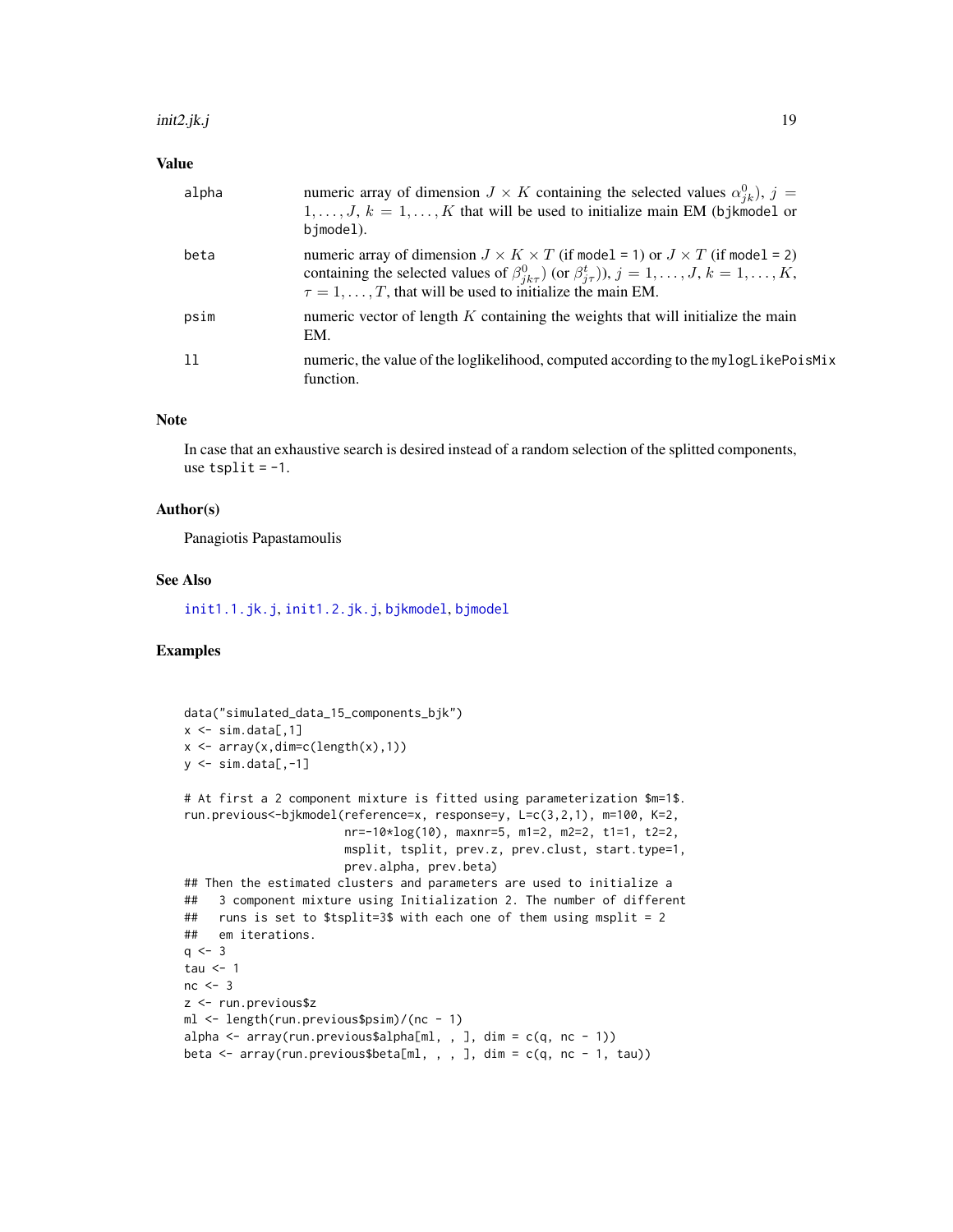```
clust <- run.previous$clust
run<-init2.jk.j(reference=x, response=y, L=c(3,2,1), K=nc, tsplit=2,
                model=1, msplit=2, previousz=z, previousclust=clust,
                previous.alpha=alpha, previous.beta=beta,mnr = 5)
# note: useR should specify larger values for msplit and tsplit for a complete analysis.
```
<span id="page-19-1"></span>init2.k *Initialization 2 for the* β*\_*k *parameterization (*m = 3*).*

### Description

This function applies a random splitting small EM initialization scheme (Initialization 2), for parameterization  $m = 3$ . It can be implemented only in case where a previous run of the EM algorithm is available (with respect to the same parameterization). The initialization scheme proposes random splits of the existing clusters, increasing the number of mixture components by one. Then EM is ran for (m2) iterations, and the procedure is repeated for t2 times. The best values in terms of observed loglikelihood are chosen in order to initialize the main EM algorithm (bkmodel), when  $K > K_{min}$ .

### Usage

```
init2.k(reference, response, L, K, t2, m2, previousz, previousclust,
       previous.alpha, previous.beta,mnr)
```

| reference      | a numeric array of dimension $n \times V$ containing the V covariates for each of the<br>$n$ observations.                                                                                                                           |
|----------------|--------------------------------------------------------------------------------------------------------------------------------------------------------------------------------------------------------------------------------------|
| response       | a numeric array of count data with dimension $n \times d$ containing the d response<br>variables for each of the $n$ observations.                                                                                                   |
| L              | numeric vector of positive integers containing the partition of the $d$ response<br>variables into $J \le d$ blocks, with $\sum_{i=1}^{J} L_i = d$ .                                                                                 |
| K              | positive integer denoting the number of mixture components.                                                                                                                                                                          |
| t2             | positive integer denoting the number of different runs.                                                                                                                                                                              |
| m <sub>2</sub> | positive integer denoting the number of iterations for each run.                                                                                                                                                                     |
| previousz      | numeric array of dimension $n \times (K-1)$ containing the estimates of the posterior<br>probabilities according to the previous run of EM.                                                                                          |
| previousclust  | numeric vector of length $n$ containing the estimated clusters according to the<br>MAP rule obtained by the previous run of EM.                                                                                                      |
| previous.alpha | numeric array of dimension $J \times (K - 1)$ containing the matrix of the ML esti-<br>mates of the regression constants $\alpha_{jk}$ , $j = 1, \ldots, J$ , $k = 1, \ldots, K - 1$ , based<br>on the previous run of EM algorithm. |
| previous.beta  | numeric array of dimension $(K - 1) \times T$ containing the matrix of the ML esti-<br>mates of the regression coefficients $\beta_{k\tau}$ , $k = 1, , K - 1, \tau = 1, , T$ , based<br>on the previous run of EM algorithm.        |
| mnr            | positive integer denoting the maximum number of Newton-Raphson iterations.                                                                                                                                                           |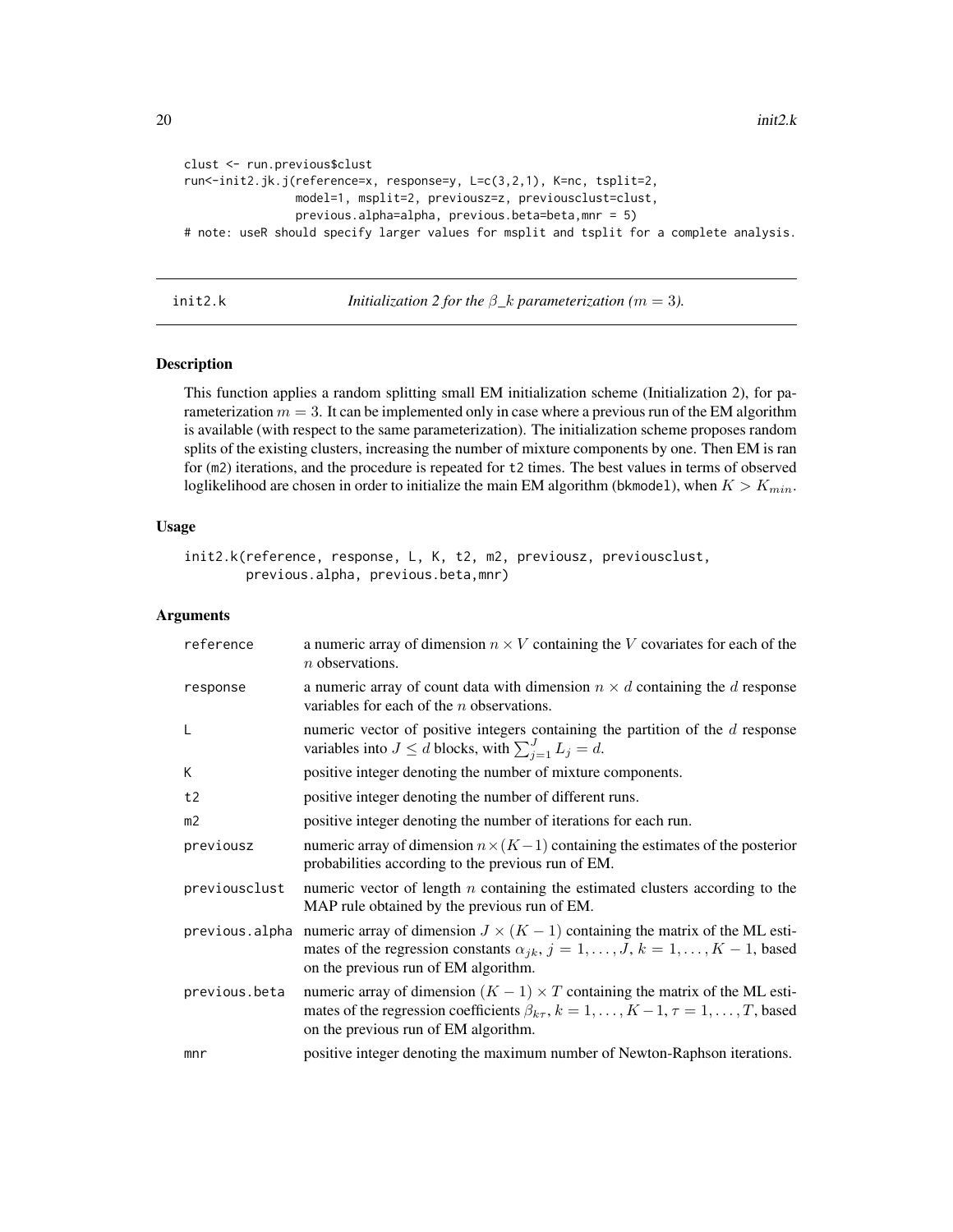### <span id="page-20-0"></span>Value

| alpha | numeric array of dimension $J \times K$ containing the selected values $\alpha_{jk}^{(0)}$ , $j =$<br>$1, \ldots, J, k = 1, \ldots, K$ that will be used to initialize main EM.                  |
|-------|--------------------------------------------------------------------------------------------------------------------------------------------------------------------------------------------------|
| beta  | numeric array of dimension $K \times T$ containing the selected values of $\beta_{k_{\tau}}^{(0)}$ , $k =$<br>$1, \ldots, K, \tau = 1, \ldots, T$ , that will be used to initialize the main EM. |
| psim  | numeric vector of length $K$ containing the weights that will initialize the main<br>EM.                                                                                                         |
| ו ו   | numeric, the value of the loglikelihood, computed according to the mylogLikePoisMix<br>function.                                                                                                 |

### Note

In case that an exhaustive search is desired instead of a random selection of the splitted components,  $uset2 = -1$ .

### Author(s)

Panagiotis Papastamoulis

### See Also

[init1.k](#page-15-1), [bkmodel](#page-8-1)

### Examples

# this is to be used as an example with the simulated data

```
data("simulated_data_15_components_bjk")
x \leftarrow \text{sim.data}[, 1]x \leftarrow \text{array}(x, \text{dim=c}(\text{length}(x), 1))y \le -\sin.\text{data}[,-1]
```

```
# At first a 2 component mixture is fitted using parameterization $m=1$.
run.previous<-bkmodel(reference=x, response=y, L=c(3,2,1), m=100, K=2,
                     nr=-10*log(10), maxnr=5, m2=3, t2=3, prev.z,
                     prev.clust, start.type=1, prev.alpha, prev.beta)
## Then the estimated clusters and parameters are used to initialize a
## 3 component mixture using Initialization 2. The number of different
## runs is set to tsplit=3 with each one of them using msplit = 5## em iterations.
q \le -3tau <-1nc < -3z <- run.previous$z
ml <- length(run.previous$psim)/(nc - 1)
alpha <- array(run.previous$alpha[ml, , ], dim = c(q, nc - 1))
beta <- array(run.previous$beta[ml, , ], dim = c(nc - 1, tau))
clust <- run.previous$clust
run<-init2.k(reference=x, response=y, L=c(3,2,1), K=nc, t2=3, m2=5, previousz=z,
             previousclust=clust, previous.alpha=alpha, previous.beta=beta,mnr = 5)
```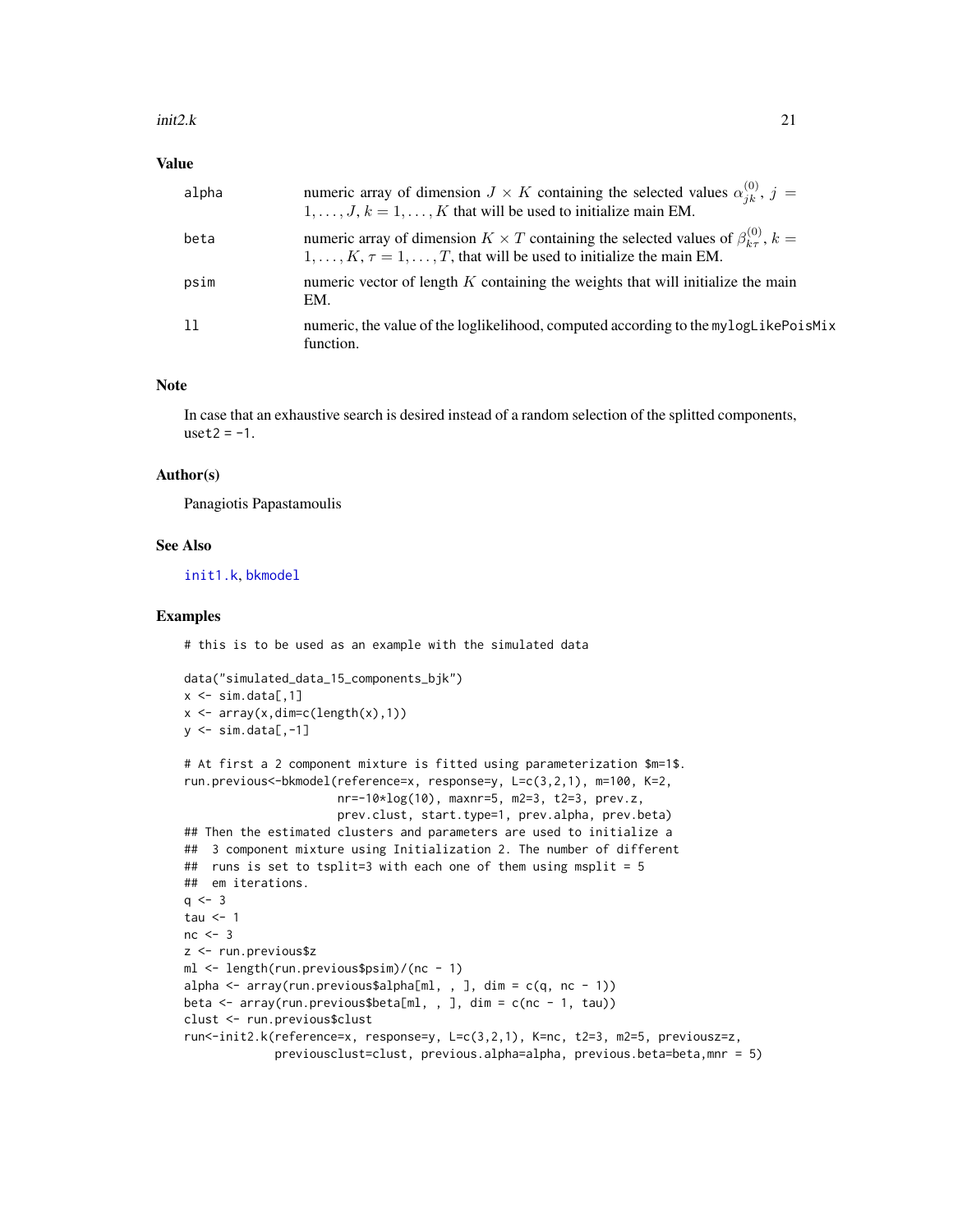```
summary(run)
# note: useR should specify larger values for m2, t2 for a complete analysis.
```
<span id="page-21-1"></span>mylogLikePoisMix *Function to compute the loglikelihood of the mixture.*

### Description

This function computes the observed loglikelihood given the means and the mixing proportions of each component. Instead of computing  $L_i = \log \sum_{k=1}^{K} g_{ik}$ ,  $i = 1, \ldots, n$ , where  $g_{ik}$ :  $\pi_k \prod_{j=1}^J \prod_{\ell=1}^{L_j} f(y_{ij\ell} | \mu_{ijlk;m}), h_{ik} := \log g_{ik}$  are computed for all i. Let  $h_i^* = \max\{h_{ik}, k = 1\}$ 1, ..., K }, then  $L_i = h_i^* + \log \sum_{k=1}^K \exp(h_{ik} - h_i^*)$ .

### Usage

mylogLikePoisMix(y, mean, pi)

### Arguments

| У    | a numeric array of count data with dimension $n \times d$ .                                                                                                                                          |
|------|------------------------------------------------------------------------------------------------------------------------------------------------------------------------------------------------------|
| mean | a list of length K (the number of mixture components) of positive data. Each list<br>element is a matrix with dimension $n \times d$ containing d Poisson means for each<br>of the $n$ observations. |
| рi   | a numeric vector of length K (the number of mixture components) containing<br>the mixture weights.                                                                                                   |

### Value

ll the value of the loglikelihood.

### Author(s)

Panagiotis Papastamoulis

### Examples

|    | ## This example computes the loglikelihood of a $K = 10$ component |
|----|--------------------------------------------------------------------|
| ## | Poisson GLM mixture. The number of response variables is           |
| ## | $d = 6$ , while the sample size equals to $n = 5000$ . They are    |
| ## | stored in the array sim.data[, $-1$ ]. The number of covariates    |
| ## | equals 1 (corresponding to sim.data[,1]). We will use a            |
| ## | random generation of the regression coefficients alpha and         |
| ## | beta, in order to show that the loglikelihood can be computed      |
| ## | without computational errors even in cases where the parameters    |
| ## | are quite ''bad'' for the data.                                    |
|    |                                                                    |
|    | shake (National akashista of Companion to the Call NN)             |

data("simulated\_data\_15\_components\_bjk\_full")  $K < -10$ 

<span id="page-21-0"></span>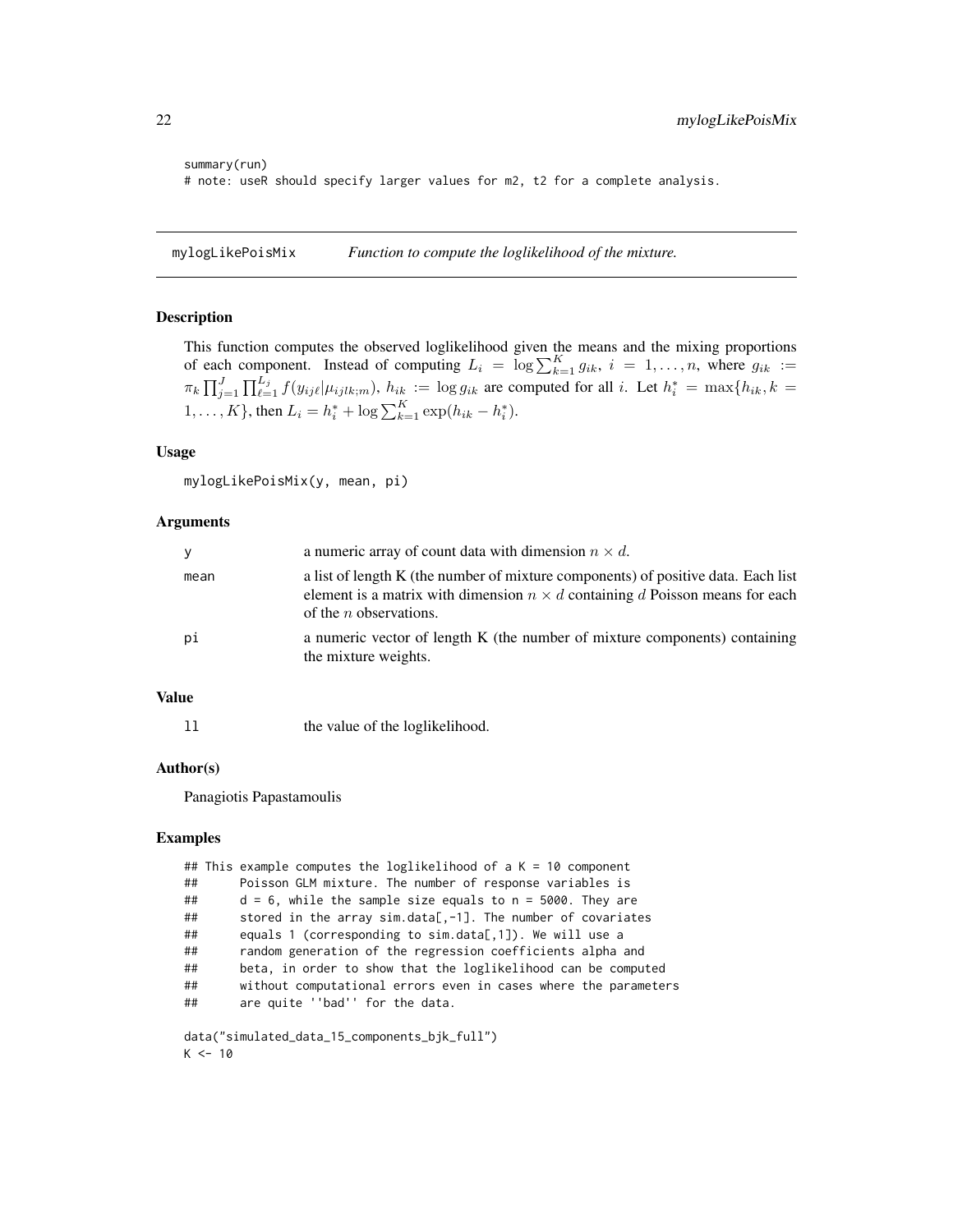### <span id="page-22-0"></span>pois.glm.mix 23

```
d \leq -6n <- dim(sim.data)[1]
condmean=vector("list",length=K)
weights<-rep(1,K)/K
ar<-array(data=NA,dim=c(n,d))
for (k in 1:K){
for (i in 1:d){
ar[,i]<-runif(n)+(1+0.1*(runif(n)-1))*sim.data[,1]}
condmean[[k]]<-ar}
mylogLikePoisMix(sim.data[,-1],condmean,weights)
```
<span id="page-22-1"></span>pois.glm.mix *Main call function of the package.*

### Description

This function is the main function of the package. User has only to call it by specifying the data (x and y), the vector L, the parameterization ( $m \in \{1, 2, 3\}$ ), the desirable range for the number of components, the type of initialization and the number of EM runs and iterations for the small-EM strategy. When  $K = K_{min}$ , EM algorithm is initialized according to Initialization scheme 1 (the functions init1.1.jk.j, init1.2.jk.j, init1.k). For consecutive run  $(K > K_{min})$ , EM algorithm is initialized using Initialization 2 (the functions init2.jk.j or init2.k).

### Usage

pois.glm.mix(reference, response, L, m, max.iter, Kmin, Kmax, m1, m2, t1, t2, msplit, tsplit,mnr)

| reference | a numeric array of dimension $n \times V$ containing the V covariates for each of the<br>$n$ observations.                                                                                       |
|-----------|--------------------------------------------------------------------------------------------------------------------------------------------------------------------------------------------------|
| response  | a numeric array of count data with dimension $n \times d$ containing the d response<br>variables for each of the $n$ observations.                                                               |
| L         | numeric vector of positive integers containing the partition of the $d$ response<br>variables into $J \le d$ blocks, with $\sum_{i=1}^{J} L_j = d$ .                                             |
| m         | variable denoting the parameterization of the model: 1 for $\beta_{ik}$ , 2 for $\beta_i$ and 3<br>for $\beta_k$ parameterization.                                                               |
| max.iter  | positive integer denoting the maximum number of EM iterations.                                                                                                                                   |
| Kmin      | the minimum number of mixture components.                                                                                                                                                        |
| Kmax      | the maximum number of mixture components.                                                                                                                                                        |
| m1        | positive integer denoting the number of iterations for each call of the 1st small<br>EM iterations used by Initialization 1 (init1.1.jk.j). Leave blank in case of<br>parameterization $m = 3$ . |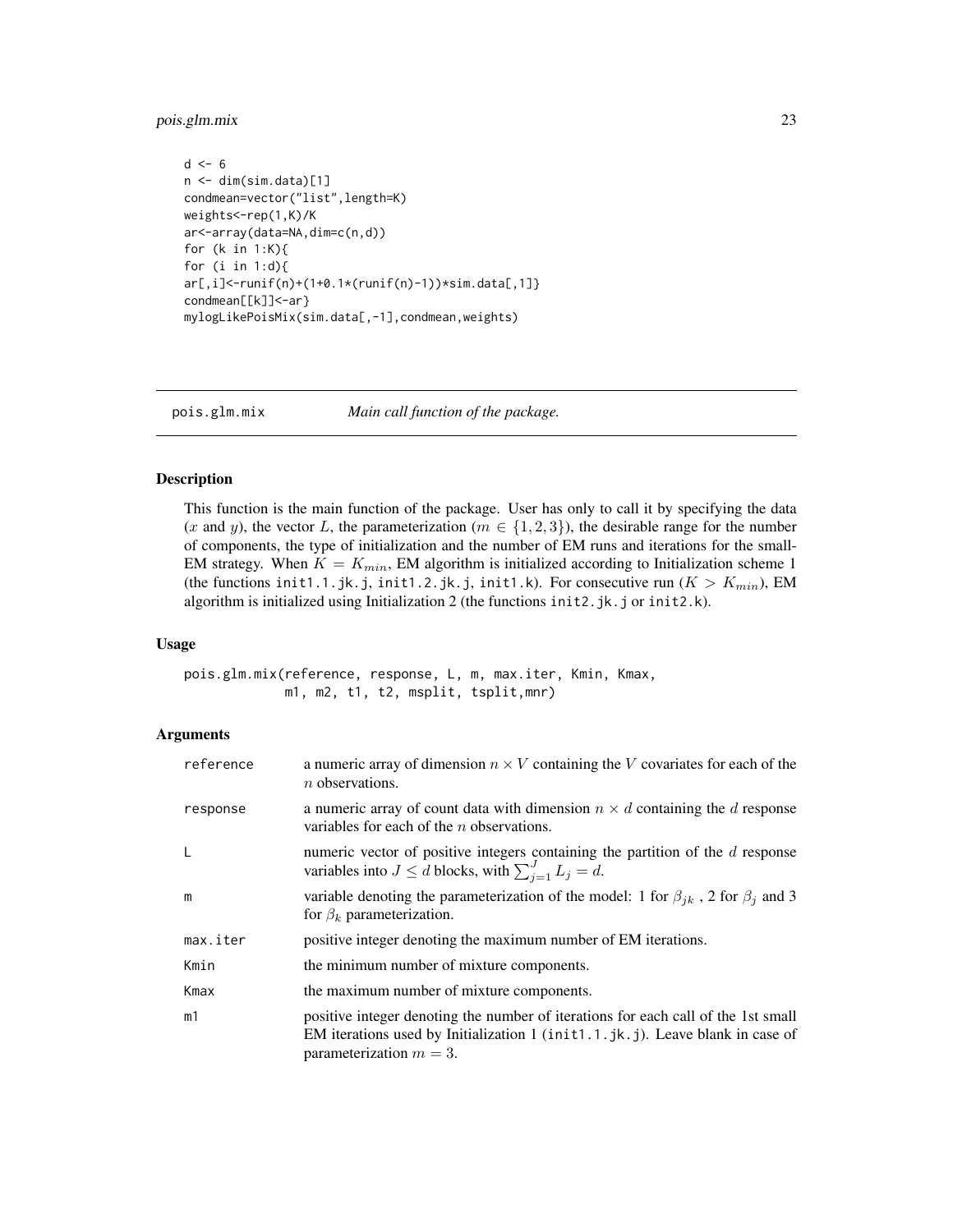| m <sub>2</sub> | positive integer denoting the number of iterations for each call of the overall<br>small EM iterations used by Initialization 1 (init1.2.jk.j or init1.k).                |
|----------------|---------------------------------------------------------------------------------------------------------------------------------------------------------------------------|
| t1             | positive integer denoting the number of different runs of the 1st small EM used<br>by Initialization 1 (init1.1.jk.j). Leave blank in case of parameterization<br>$m=3$ . |
| t2             | positive integer denoting the number of different runs of the overall small EM<br>used by Initialization 1 (init1.2.jk.j or init1.k).                                     |
| msplit         | positive integer denoting the number of different runs for each call of the split-<br>ting small EM used by Initialization 2 (init2.jk.j or init2.k).                     |
| tsplit         | positive integer denoting the number of different runs for each call of the split-<br>ting small EM used by Initialization 2 (init2.jk.j or init2.k).                     |
| mnr            | positive integer denoting the maximum number of Newton-Raphson iterations.                                                                                                |

### Details

The output of the function is a list of lists. During the run of the function pois.glm.mix two R graphic devices are opened: The first one contains the graph of the information criteria (BIC and ICL). In the second graphe, the resulting fitted clusters per condition are plotted until the ICL criterion no longer selects a better model. Notice that in this graph the  $L_i$  replicates of condition  $j = 1, \ldots, J$  are summed.

The EM algorithm is run until the increase to the loglikelihood of the mixture model is less than 10<sup>−</sup><sup>6</sup> . The Newton - Raphson iterations at the Maximization step of EM algorithm are repeated until the square Euclidean norm of the gradient vector of the component specific parameters is less than  $10^{-10}$ .

### Value

| information.criteria |                                                                                                                                                                                                                                                                                                                                                                                                                         |
|----------------------|-------------------------------------------------------------------------------------------------------------------------------------------------------------------------------------------------------------------------------------------------------------------------------------------------------------------------------------------------------------------------------------------------------------------------|
|                      | numeric array of dimension $(Kmax - Kmin + 1) \times 3$ containing the values of<br>BIC, ICL and loglikelihood for each $K$ . The latter is computed according to the<br>function mylogLikePoisMix.                                                                                                                                                                                                                     |
| runs                 | A list containing the output for the estimated mixture for each $K$ . The output is<br>the same as in the functions bjkmodel, bjmodel and bkmodel.                                                                                                                                                                                                                                                                      |
| sel.mod.icl          | The selected number of mixture components according to the ICL criterion.                                                                                                                                                                                                                                                                                                                                               |
| sel.mod.bic          | The selected number of mixture components according to the BIC.                                                                                                                                                                                                                                                                                                                                                         |
| est.sel.mod.icl      |                                                                                                                                                                                                                                                                                                                                                                                                                         |
|                      | The final estimates for the selected number of mixture components according to<br>the ICL criterion. It is a list containing $\hat{\pi}_k$ , $\hat{\alpha}_{jk}$ , $\hat{\beta}_{jkv}$ , $\hat{\gamma}_{j\ell}$ , $\hat{\epsilon}_i$ , $\hat{\tau}_{ik}$ , $i = 1, \dots, n$ ,<br>$\mathcal{L}$ , and $\mathcal{L}$ , and $\mathcal{L}$ , and $\mathcal{L}$ , and $\mathcal{L}$ , and $\mathcal{L}$ , and $\mathcal{L}$ |

the ICL criterion. It is a list containing  $\hat{\pi}_k$ ,  $\hat{\alpha}_{jk}$ ,  $\beta_{jkv}$ ,  $\hat{\gamma}_{j\ell}$ ,  $\hat{c}_i$ ,  $\hat{\tau}_{ik}$ ,  $i = 1, ..., n$ ,  $j = 1, \ldots, J, \ell = 1, \ldots, L_j, k = 1, \ldots, K_{icl}, v = 1, \ldots, V$ , while  $\hat{c}_i$  denotes the estimated cluster of observation  $i$ , according to the MAP rule the estimated cluster of observation  $i$ , according to the MAP rule.

est.sel.mod.bic

The final estimates for the selected number of mixture components according to the BIC. It is a list containing  $\hat{\pi}_k$ ,  $\hat{\alpha}_{jk}$ ,  $\beta_{jkv}$ ,  $\hat{\gamma}_{j\ell}$ ,  $\hat{c}_i$ ,  $\hat{\tau}_{ik}$ ,  $i = 1, ..., n$ ,  $j = 1, \ldots, J, \ell = 1, \ldots, L_j, k = 1, \ldots, \widehat{K}_{bic}, v = 1, \ldots, V.$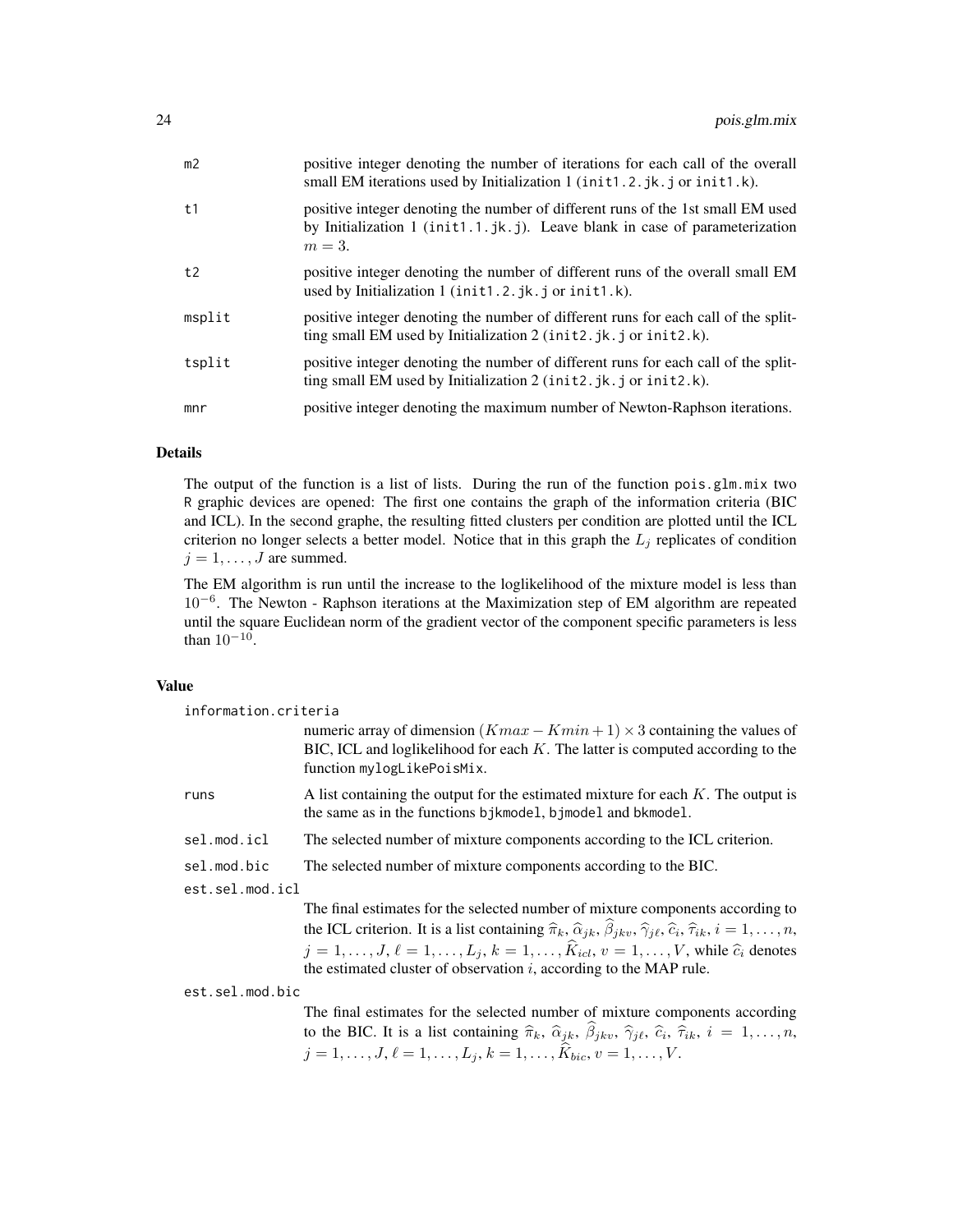### <span id="page-24-0"></span>pois.glm.mix 25

### Note

In case that an exhaustive search is desired instead of a random selection of the splitted components, use  $tsplit = -1$ .

### Author(s)

Panagiotis Papastamoulis

### See Also

[bjkmodel](#page-1-1), [bjmodel](#page-4-1), [bkmodel](#page-8-1), [init1.1.jk.j](#page-11-1), [init1.2.jk.j](#page-13-1), [init1.k](#page-15-1), [init2.jk.j](#page-17-1), [init2.k](#page-19-1), [mylogLikePoisMix](#page-21-1)

```
## load a small dataset of 500 observations
data("simulated_data_15_components_bjk")
## in this example there is V = 1 covariates (x)## and d = 6 response variables (y). The design is
## L = (3, 2, 1).
V < -1x <- array(sim.data[,1],dim=c(dim(sim.data)[1],V))
y \leftarrow \text{sim.data}[,-1]
## We will run the algorithm using parameterization
## m = 1 and the number of components in the set
## {2,3,4}.
rr<-pois.glm.mix(reference=x, response=y, L=c(3,2,1), m=1,
                  max.iter=1000, Kmin=2, Kmax= 4,
                  m1=3, m2=3, t1=3, t2=3, msplit=3, tsplit=3,mnr = 5)
# note: useR should specify larger values for Kmax, m1, m2,
# t1, t2, msplit and tsplit for a complete analysis.
# retrieve the selected models according to BIC or ICL
rr$sel.mod.icl
rr$sel.mod.bic
# retrieve the estimates according to ICL
# alpha
rr$est.sel.mod.icl$alpha
# beta
rr$est.sel.mod.icl$beta
# gamma
rr$est.sel.mod.icl$gamma
# pi
rr$est.sel.mod.icl$pi
# frequency table with estimated clusters
table(rr$est.sel.mod.icl$clust)
# histogram of the maximum conditional probabilities
hist(apply(rr$est.sel.mod.icl$tau,1,max),30)
```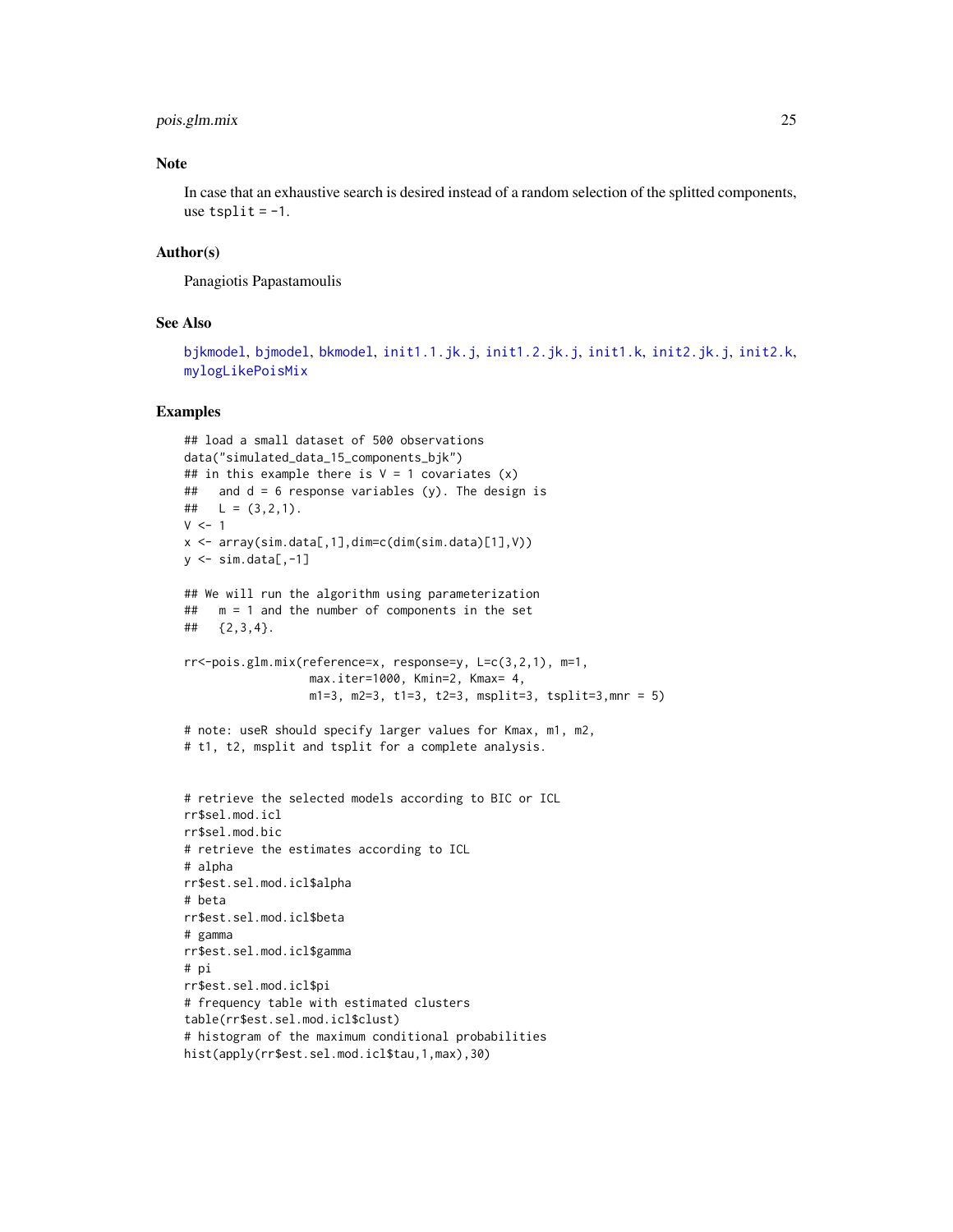<span id="page-25-0"></span>##(the full data of 5000 observations can be loaded using ## data("simulated\_data\_15\_components\_bjk\_full")

poisson.glm.mix *Estimation of high dimensional Poisson GLM's via EM algorithm.*

#### **Description**

This package can be used to cluster high dimensional count data under the presence of covariates. A mixture of Poisson Generalized Linear models (GLM's) is proposed. Conditionally to the covariates, Poisson multivariate distribution describing each cluster is a product of independent Poisson distributions. Different parameterizations for the slopes are proposed. Case of partioning the response variables into a set of replicates is considered. Poisson GLM mixture is estimated via Expectation Maximization (EM) algorithm with Newton-Raphson steps. An efficient initialization of EM algorithm is proposed to improve parameter estimation. It is a splitting scheme which is combined with a Small EM strategy. The user is referred to the function [pois.glm.mix](#page-22-1) for an automatic evaluation of the proposed methodology.

### Details

| Package: | poisson.glm.mix           |
|----------|---------------------------|
| Type:    | Package                   |
| Version: | 1.0                       |
| Date:    | 2012-07-17                |
| License: | What license is it under? |

Assume that the observed data can be written as  $y = (y_1, \ldots, y_n)$  where  $y_i = \{y_{ij}\ell; j = 1, \ldots, J, \ell = 1\}$  $1, \ldots, L_j$ ,  $y_i \in Z_+^d$ ,  $i = 1, \ldots, n$ , with  $d = \sum_{j=1}^J L_j$  and  $L_j \ge 1$ ,  $j = 1, \ldots, J$ . Index i denotes the observation, while the vector  $L = (L_1, \ldots, L_J)$  defines a partition of the d variables into J blocks: the first block consists of the first  $L_1$  variables, the second block consists of the next  $L_2$  variables and so on. We will refer to j and  $\ell$  using the terms "condition" and "replicate", respectively. In addition to  $y$ , consider that a vector of  $V$  covariates is observed, denoted by  $x_i := \{x_{iv}; v = 1, \ldots, V\}$ , for all  $i = 1, \ldots, n$ . Assume now that conditional to  $x_i$ , a model indicator m taking values in the discrete set  $\{1, 2, 3\}$  and a positive integer K, the response  $y_i$ , is a realization of the corresponding random vector

$$
Y_i | x_i, m \sim \sum_{k=1}^K \pi_k \prod_{j=1}^J \prod_{\ell=1}^{L_j} \mathcal{P}(\mu_{ijkk;m})
$$

where  $P$  denotes the Poisson distribution. The following parameterizations for the Poisson means  $\mu_{ijkkm}$  are considered: If  $m = 1$  (the " $\beta_{jk}$ " parameterization), then

$$
\mu_{ijkkm} := \alpha_{jk} + \gamma_{j\ell} + \sum_{v=1}^{V} \beta_{jkv} x_i.
$$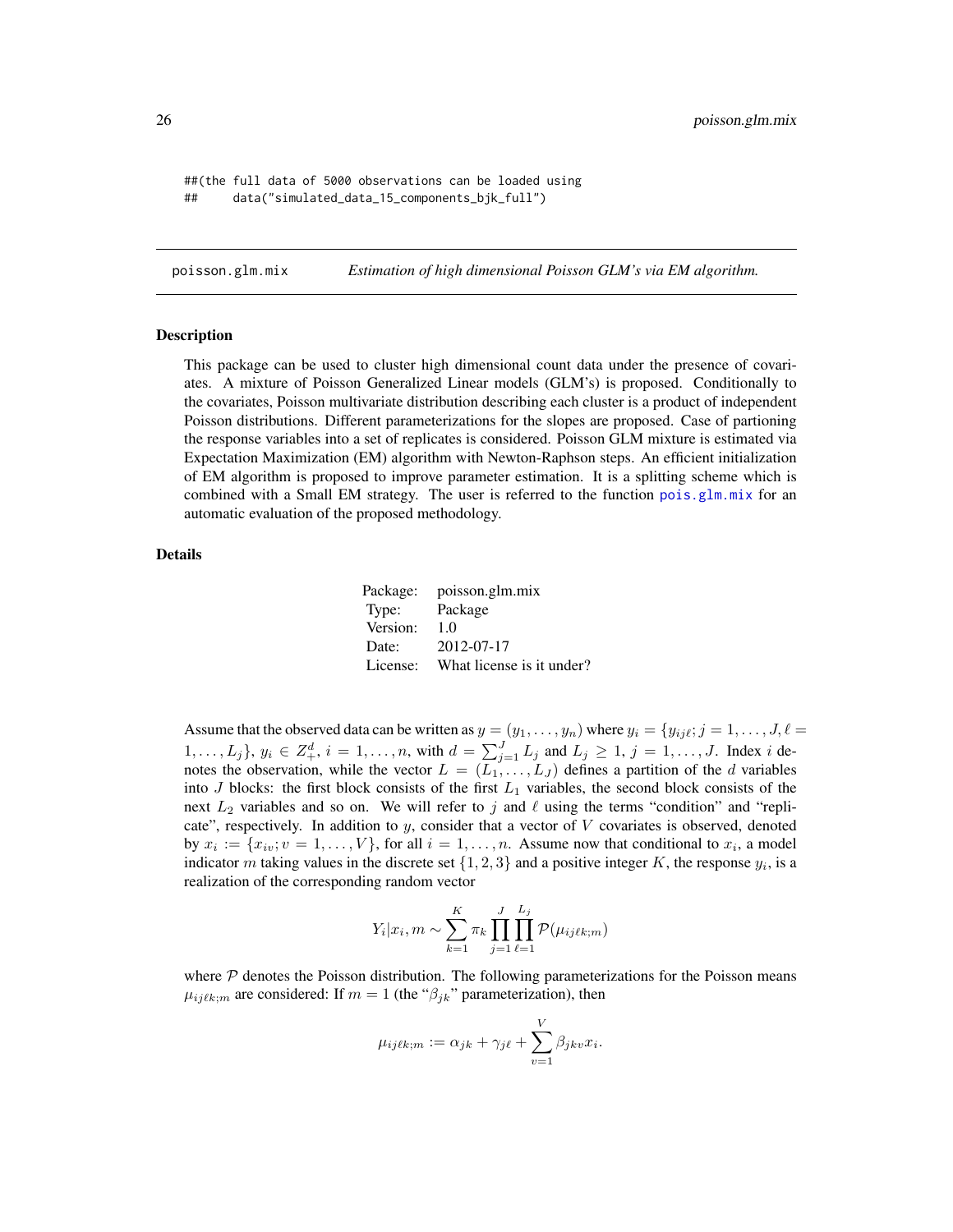If  $m = 2$  (the " $\beta_i$ " parameterization), then

$$
\mu_{ij\ell k;m} := \alpha_{jk} + \gamma_{j\ell} + \sum_{v=1}^{V} \beta_{jv} x_i.
$$

If  $m = 3$  (the " $\beta_k$ " parameterization), then

$$
\mu_{ij\ell k;m} := \alpha_{jk} + \gamma_{j\ell} + \sum_{v=1}^{V} \beta_{kv} x_i.
$$

For identifiability purposes assume that  $\sum_{\ell=1}^{L_j} \gamma_{j\ell} = 0, j = 1, \ldots, J$ .

### Author(s)

Papastamoulis Panagiotis Maintainer: Papastamoulis Panagiotis <papapast@yahoo.gr>

### References

Papastamoulis, P., Martin-Magniette, M. L., & Maugis-Rabusseau, C. (2016). On the estimation of mixtures of Poisson regression models with large number of components. Computational Statistics & Data Analysis, 93, 97-106.

```
## load a small dataset of 500 observations
data("simulated_data_15_components_bjk")
## in this example there is V = 1 covariates (x)## and d = 6 response variables (y). The design is
## L = (3, 2, 1).
V < -1x <- array(sim.data[,1],dim=c(dim(sim.data)[1],V))
y \le -\sin \theta. data[,-1]
## We will run the algorithm using parameterization
## m = 1 and the number of components in the set
## {2,3,4}.
rr<-pois.glm.mix(reference=x, response=y, L=c(3,2,1), m=1,
                  max.iter=1000, Kmin=2, Kmax= 4,
                  m1=3, m2=3, t1=3, t2=3, msplit=4, tsplit=3, mnr = 5)
# note: useR should specify larger values for Kmax, m1, m2, t1,
# t2, msplit and tsplit for a complete analysis.
# retrieve the selected models according to BIC or ICL
rr$sel.mod.icl
rr$sel.mod.bic
# retrieve the estimates according to ICL
# alpha
rr$est.sel.mod.icl$alpha
# beta
```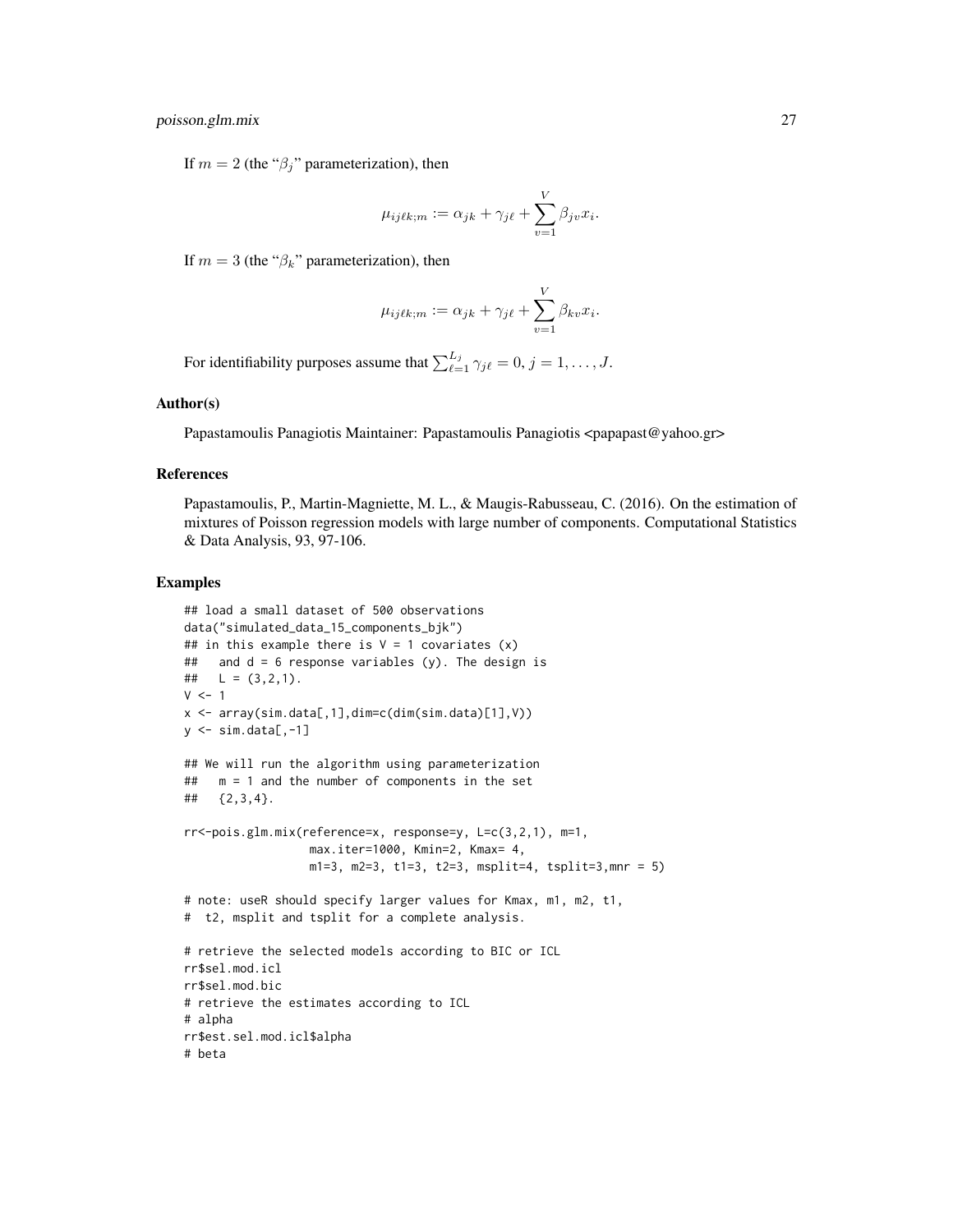<span id="page-27-0"></span>28 sim.data and the state of the state of the state of the state of the state of the state of the state of the state of the state of the state of the state of the state of the state of the state of the state of the state o

```
rr$est.sel.mod.icl$beta
# gamma
rr$est.sel.mod.icl$gamma
# pi
rr$est.sel.mod.icl$pi
# frequency table with estimated clusters
table(rr$est.sel.mod.icl$clust)
# histogram of the maximum conditional probabilities
hist(apply(rr$est.sel.mod.icl$tau,1,max),30)
##(the full data of 5000 observations can be loaded using
## data("simulated_data_15_components_bjk_full")
```
sim.data *Simulated data set of 500 observations*

### Description

This is a small dataset of 500 observations according to the  $\beta_{jk}$  parameterization. The number of reference variables is 1 and correspond to the values in the first column of the array sim.data. The number of response variables is 6 and correspond to the values in the last 6 column of the array sim.data. There are  $J = 3$  conditions, while the number of replicates per condition is  $L = (3, 2, 1).$ 

### Usage

```
data(simulated_data_15_components_bjk)
```
### Format

A numeric array (sim.data) containing  $500 \times 7$  observations.